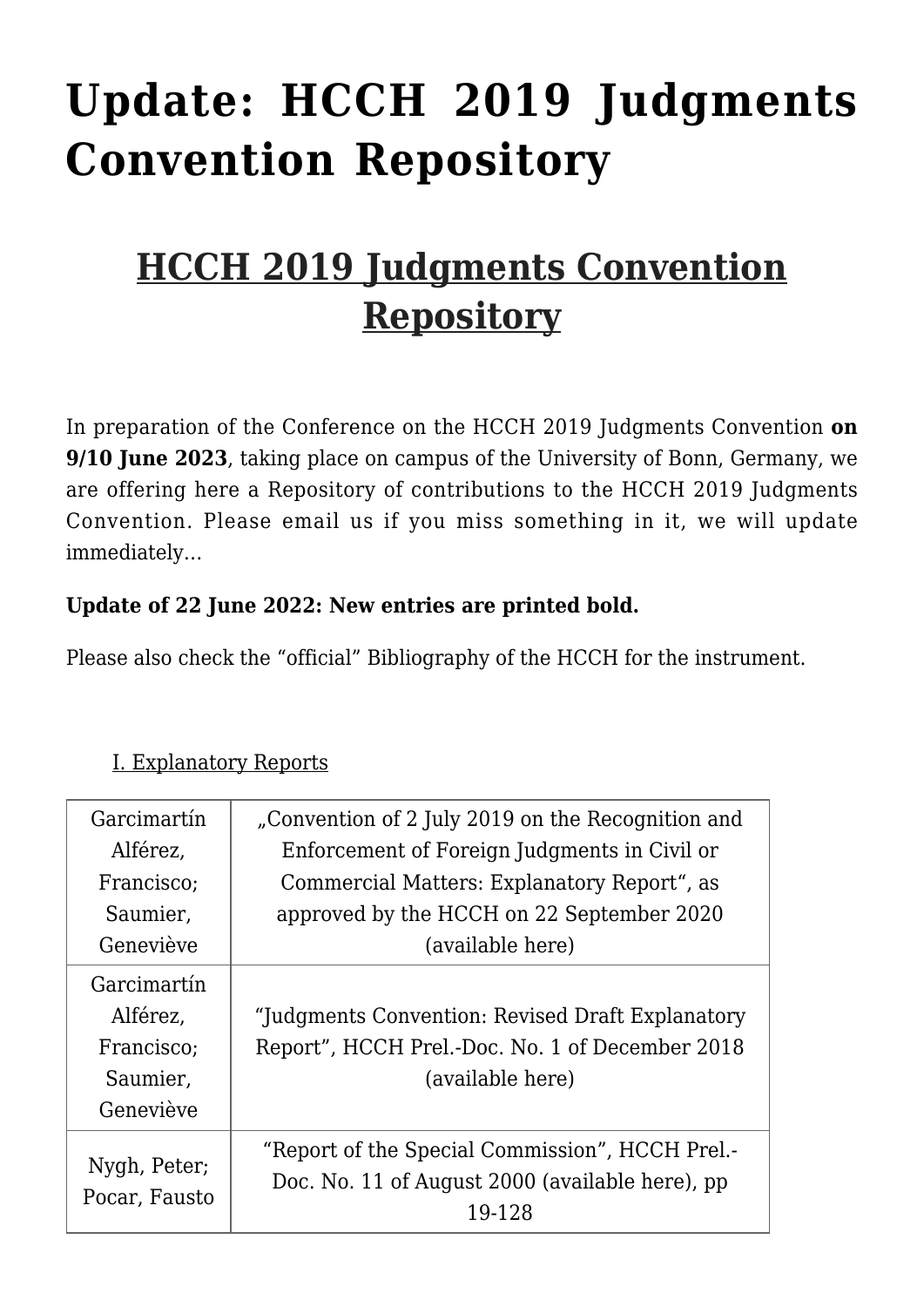## II. Bibliography

| Ahmed,<br><b>Mukarrum</b>        | "Brexit and the Future of Private International<br>Law in English Courts", Oxford 2022                                                                                                                                                                                                             |
|----------------------------------|----------------------------------------------------------------------------------------------------------------------------------------------------------------------------------------------------------------------------------------------------------------------------------------------------|
| Åkerfeldt,<br>Xerxes             | "Indirekta behörighetsregler och svensk domsrätt -<br>Analys och utredning av svensk domstols behörighet i<br>förhållande till 2019 års Haagkonvention om<br>erkännande och verkställighet" (Examensarbete inom<br>juristprogrammet, avancerad nivå, Örebro Universitet,<br>2021 ; available here) |
|                                  | "Indirect jurisdiction and Swedish law - Analysis and<br>inquiry of the jurisdiction of Swedish courts in relation<br>to the 2019 Hague Convention on Recognition and<br>Enforcement"                                                                                                              |
| Al-Jubouri,<br><b>Zina Hazem</b> | "Modern trends for the recognition and<br>enforcement of foreign judgments in civil and<br>commercial matters accordance the 2019 Hague<br><b>Convention", Tikrit University Journal for Rights</b><br>(TUJR) 2022-03, pp. 79-109 (available here)                                                 |
| Amurodov,<br>Jahongir            | "Some issues of Ratification of the Convention on the<br>Recognition and Enforcement of Foreign Judgments in<br>Civil or Commercial Matters (2019) by the Republic of<br>Uzbekistan", Uzbek Law Review 2020-03, pp. 11-116<br>(available here)                                                     |
| Arslan, Ilyas                    | "The 2019 Hague Convention on the Recognition<br>and Enforcement of Foreign Judgments in Civil<br>or Commercial Matters", Uluslararasi Ticaret ve<br>Tahkim Hukuku Dergisi 10 (2021), pp. 329-402                                                                                                  |
| Badr, Yehya<br>Ibrahim           | "The Hague 2019 Convention for the Recognition and<br>Enforcement of Foreign Judicial Decisions: A<br>Comparative Study", International Journal of Doctrine,<br>Judiciary, and Legislation (IJDJL) 2 (2021),<br>pp. 427-468 (available here)                                                       |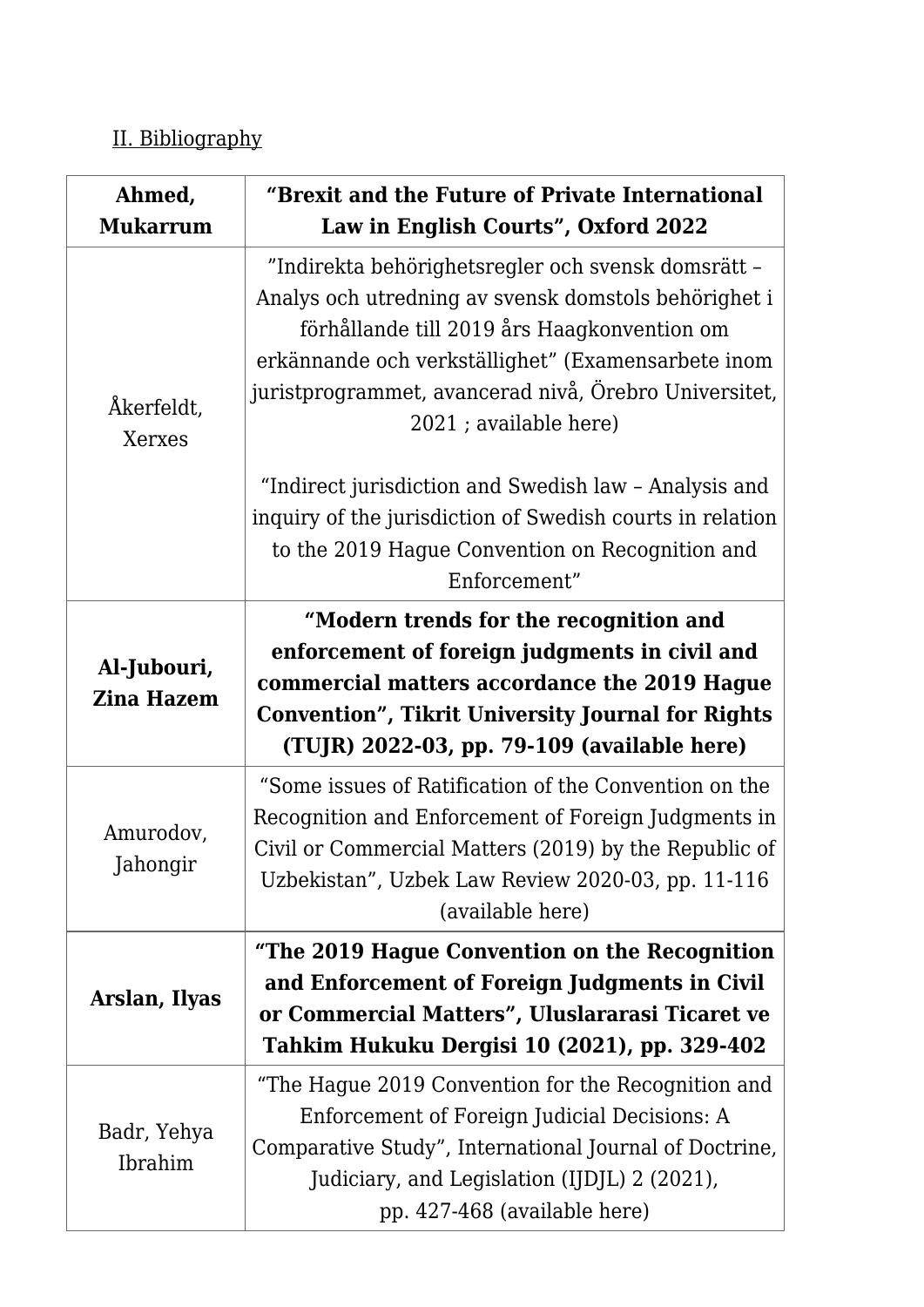| Balbi, Francesca                            | "La circolazione delle decisioni a livello globale: il<br>rogetto di convenzione della Conferenza dell'Aia per il<br>riconoscimento e l'esecuzione delle sentenze<br>straniere" (Tesi di dottorato, Università degli Studi di<br>Milano-Bicocca, 2019; available: here) |
|---------------------------------------------|-------------------------------------------------------------------------------------------------------------------------------------------------------------------------------------------------------------------------------------------------------------------------|
| Beaumont, Paul                              | "Forum non Conveniens and the EU rules on Conflicts<br>of Jurisdiction: A Possible Global Solution", Revue<br>Critique de Droit International Privé 2018, pp 433-447                                                                                                    |
| Beaumont, Paul<br>R.                        | "Judgments Convention: Application to Governments",<br>Netherlands International Law Review (NILR) 67<br>$(2020)$ , pp 121-137                                                                                                                                          |
| Beaumont, Paul;<br>Holliday, Jane<br>(eds.) | "A Guide to Global Private International Law", Oxford<br>2022, forthcoming.                                                                                                                                                                                             |
| Biresaw, Samuel<br>Maigreg                  | "Appraisal of the Success of the Instruments of<br>International Commercial Arbitration vs. Litigation<br>and Mediation in the Harmonization of the Rules of<br>Transnational Commercial Dispute Settlement",<br>preprint (DOI:10.21203/rs.3.rs-953987/v1).             |
| Blanquet-Angulo,<br>Alejandra               | "Les Zones d'ombre de la Convention de La Haye du 2<br>Juillet 2019", Revue Internationale de Droit Comparé<br>(RIDC), 73 (2021), pp. 53-71                                                                                                                             |
| Blom, Joost                                 | "The Court Jurisdiction and Proceedings Transfer Act<br>and the Hague Judgments and Jurisdictions Projects",<br>Osgoode Hall Law Journal 55 (2018), pp 257-304                                                                                                          |
| Bonomi, Andrea                              | "European Private International Law and Third<br>States", Praxis des Internationalen Privat- und<br>Verfahrensrechts (IPRax) 2017, pp 184-193                                                                                                                           |
| Bonomi, Andrea                              | "Courage or Caution? - A Critical Overview of the<br>Hague Preliminary Draft on Judgments", Yearbook of<br>Private International Law 17 (2015/2016), pp 1-31                                                                                                            |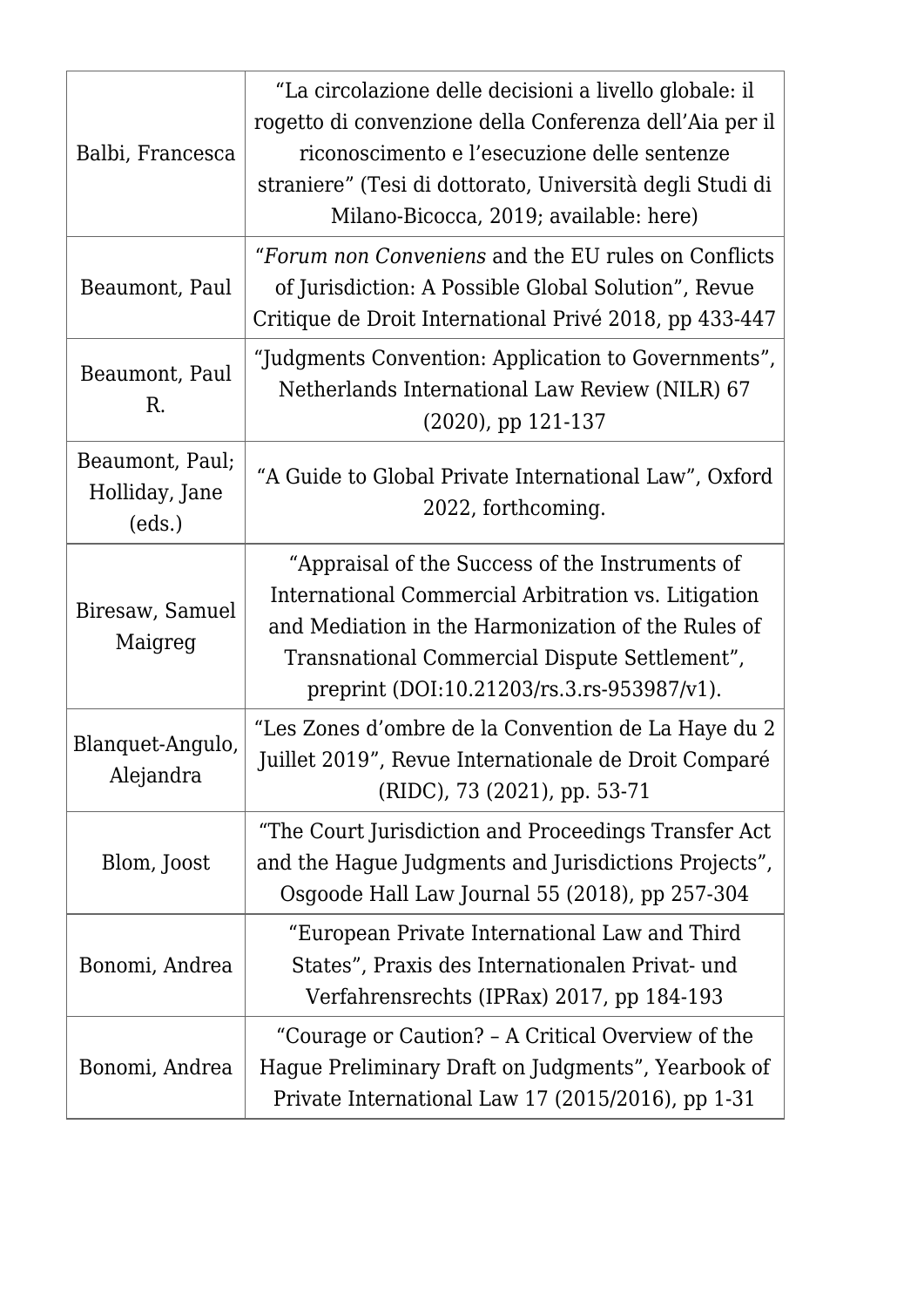| Bonomi, Andrea;<br>Mariottini,<br>Cristina M.              | "(Breaking) News From The Hague: A Game Changer<br>in International Litigation? - Roadmap to the 2019<br>Hague Judgments Convention", Yearbook of Private<br>International Law 20 (2018/2019), pp 537-567                                                                                                                                                                                                                            |
|------------------------------------------------------------|--------------------------------------------------------------------------------------------------------------------------------------------------------------------------------------------------------------------------------------------------------------------------------------------------------------------------------------------------------------------------------------------------------------------------------------|
| Borges Moschen,<br>Valesca Raizer;<br>Marcelino,<br>Helder | "Estado Constitutional Cooperativo e a conficaçao do<br>direito internacional privado apontamentos sobre o<br>Judgement Project' da Conferência de Haia de Direito<br>Internacional Privado", Revista Argumentum 18<br>$(2017)$ , pp 291-319<br>(Cooperative Constitutional State and the Codification<br>of Private International Law: Notes on the "Judgment"<br>Project" of the Hague Conference on Private<br>International Law) |
| Borisov, Vitaly<br>Nikolaevich                             | "2019 Hague Judgments Convention: Global<br>Recognition and Enforcement of Civil and Commercial<br>Judgments (Review of the International Conference<br>held in Hong Kong on September 9, 2019), Journal of<br>Foreign Legislation and Comparative Law 2020-03,<br>pp. 166-172 (available here)                                                                                                                                      |
| Brand, Ronald A                                            | "The Circulation of Judgments Under the Draft Haque<br>Judgments Convention", University of Pittsburgh<br>School of Law Legal Studies Research Paper Series<br>No. 2019-02, pp 1-35                                                                                                                                                                                                                                                  |
| Brand, Ronald A.                                           | "Jurisdictional Developments and the New Hague<br>Judgments Project", in HCCH (ed.), A Commitment to<br>Private International Law - Essays in honour of Hans<br>van Loon, Cambridge 2013, pp 89-99                                                                                                                                                                                                                                   |
| Brand, Ronald A.                                           | "New Challenges in Recognition and Enforcement of<br>Judgments", in Franco Ferrari, Diego P. Fernández<br>Arroyo (eds.), Private International Law<br>- Contemporary Challenges and Continuing<br>Relevance, Cheltenham/Northampton 2019,<br>pp 360-389                                                                                                                                                                              |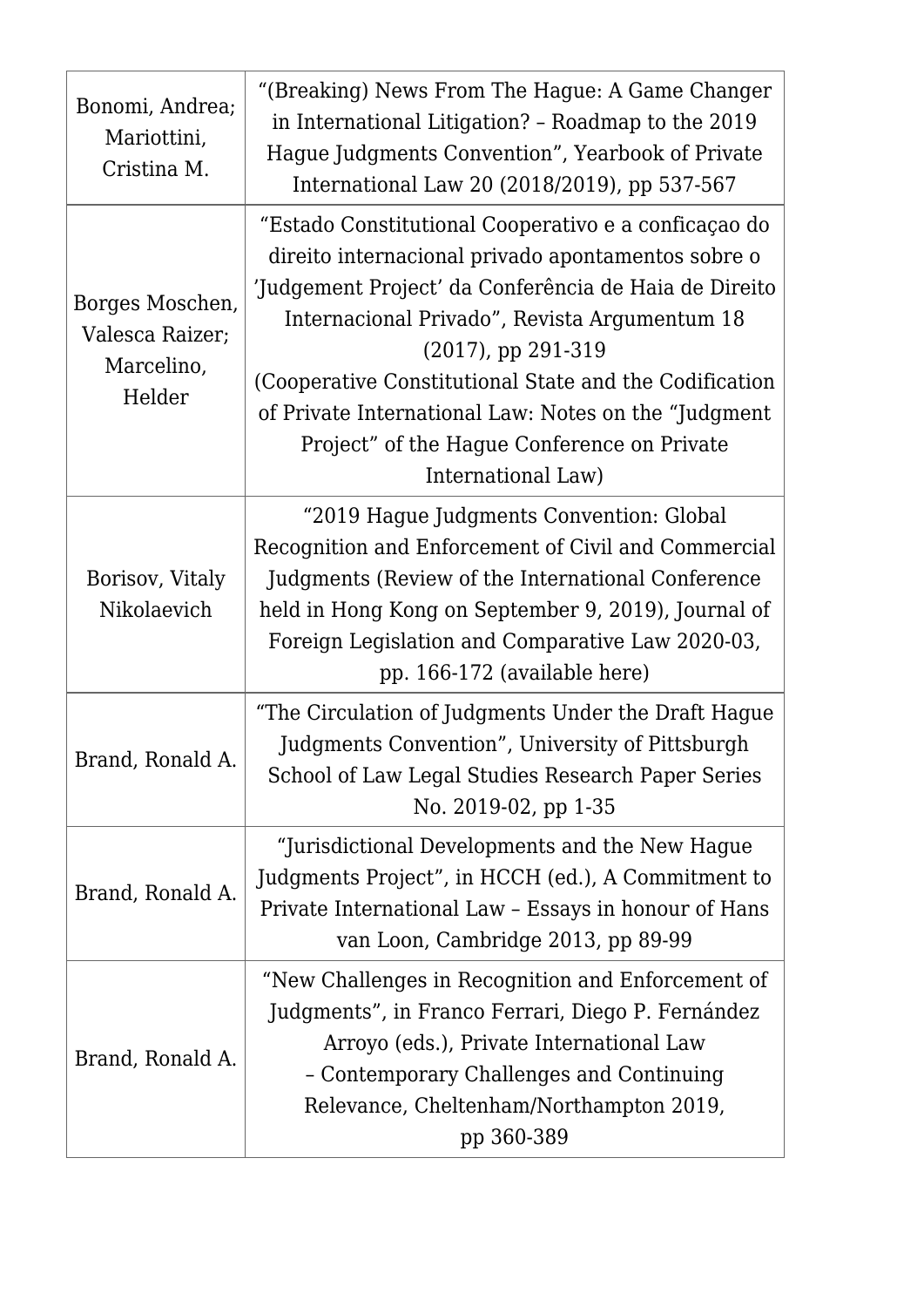| Brand, Ronald A.                     | "Jurisdiction and Judgments Recognition at the Hague<br>Conference: Choices Made, Treaties Completed, and<br>the Path Ahead", Netherlands International Law<br>Review (NILR) 67 (2020), pp 3-17                                                                                                                                                                            |
|--------------------------------------|----------------------------------------------------------------------------------------------------------------------------------------------------------------------------------------------------------------------------------------------------------------------------------------------------------------------------------------------------------------------------|
| Brand, Ronald A.                     | "The Hague Judgments Convention in the United<br>States: A 'Game Changer' or a New Path to the Old<br>Game?", University of Pittsburgh Law Review 82<br>(2021), pp. 847-880 (available here)                                                                                                                                                                               |
| Brannigan,<br><b>Neil</b>            | "Resolving conflicts: establishing forum non<br>conveniens in a new Hague jurisdiction<br>convention", Journal of Private International Law<br>18 (2022), pp. 83-112                                                                                                                                                                                                       |
|                                      | "Feasibility Study on China's Ratification of the HCCH                                                                                                                                                                                                                                                                                                                     |
| Cai, Ya-qi                           | Judgment Convention from the Perspective of Indirect<br>Jurisdiction", Journal of Taiyuan Normal University<br>(Social Science Edition) 2021-04, pp. 74-80                                                                                                                                                                                                                 |
| Çaliskan, Yusuf;<br>Çaliskan, Zeynep | "2 Temmuz 2019 Tarihli Yabanci Mahkeme<br>Kararlarinin Taninmasi ve Tenfizine Iliskin Lahey<br>Anlasmasinin Degerlendirilmesi", Public and Private<br>International Law Bulletin 40 (2020), pp 231-245<br>(available here)<br>(An Evaluation of 2 July 2019 Hague Convention on<br>the Recognition and Enforcement of Foreign<br>Judgments in Civil or Commercial Matters) |
| Cardoso, Connor<br>J.                | "Implementing the Hague Judgments Convention",<br>New York University Law Review 97 (2022),<br>forthcoming (Draft available here)                                                                                                                                                                                                                                          |
| Celis Aguilar,<br>María Mayela       | "El convenio de la haya de 30 de junio de 2005 sobre<br>acuerdos de elección de foro y su vinculación con el<br>'proyecto sobre Sentencias' (y viceversa)", Revista<br>mexicana de Derecho internacional privado y<br>comprado N°40 (octubre de 2018), pp. 29-51<br>(available here)                                                                                       |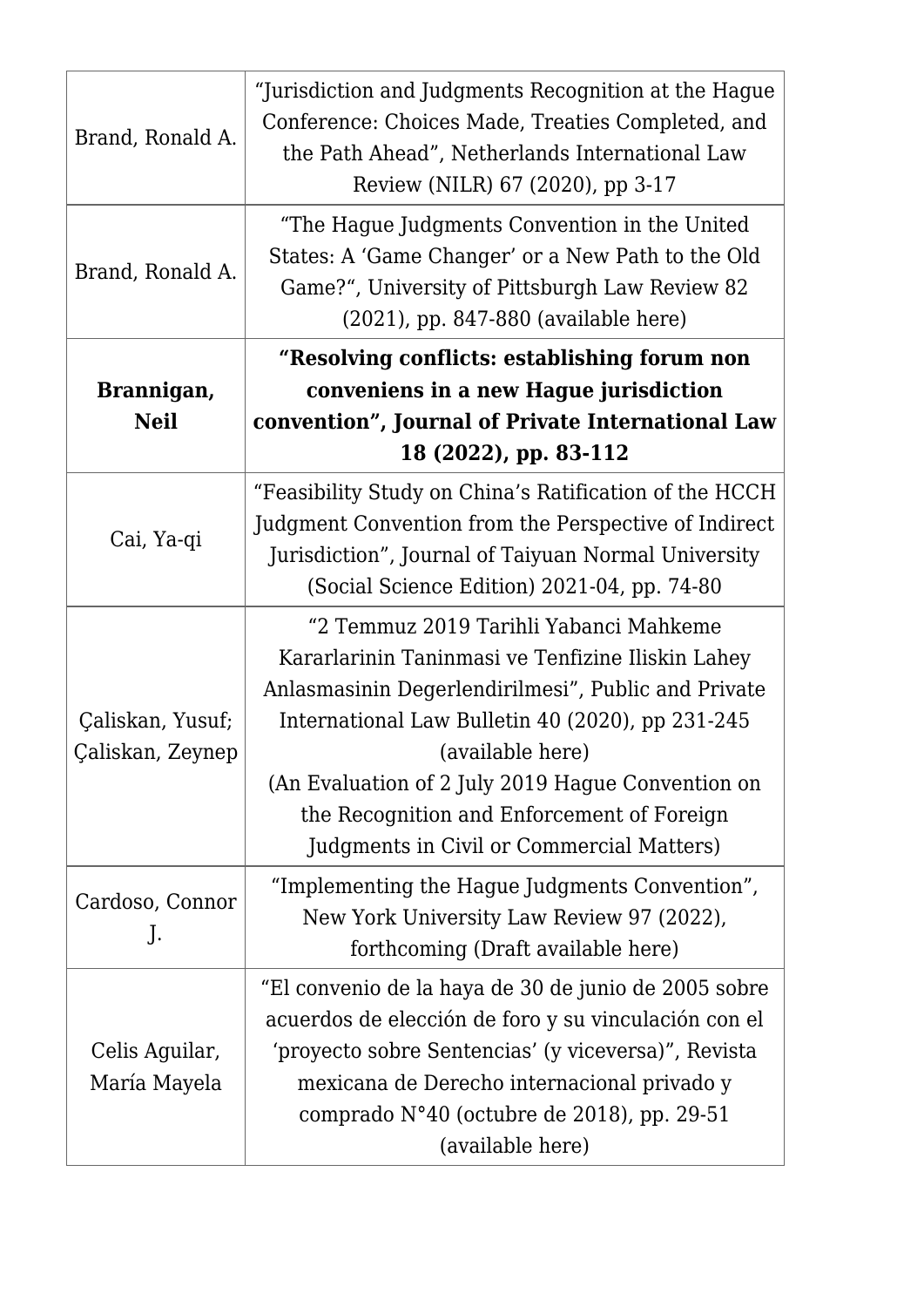| Chai, Yuhong;<br>Qu, Zichao                         | "The Development and Future of the Hague<br>Jurisdiction Project", Wuhan University International<br>Law Review 2021-05, pp. 27-52 (online first)                                                                                                                                                                                                                  |
|-----------------------------------------------------|--------------------------------------------------------------------------------------------------------------------------------------------------------------------------------------------------------------------------------------------------------------------------------------------------------------------------------------------------------------------|
| Chen, Wendy                                         | "Indirect Jurisdiction over the Recognition and<br>Enforcement of Judgments of Foreign Courts in<br>Compulsory Counterclaims", Journal of Xingtai<br>University 2019-04, pp. 106-110                                                                                                                                                                               |
| Cheng, Xian-<br>ping; Liu, Xian-<br>chao            | "On the Application of the Severable Clause in The<br>Hague Judgments Convention", Harbin Normal<br>University Social Science Journal 2021-05, pp. 30-34                                                                                                                                                                                                           |
| Choi, Sung-Soo                                      | "Review of the several issues of the Convention on the<br>Recognition and Enforcement of Foreign Judgments",<br>Gachon Law Review 14 (2021), pp. 37-68 (available<br>here)                                                                                                                                                                                         |
| Clavel,<br>Sandrine ; Jault-<br>Seseke,<br>Fabienne | "La convention de La Haye du 2 juillet 2019 sur la<br>reconnaissance et l'exécution des jugements<br>étrangers en matière civile ou commerciale : Que<br>peut-on en attendre ?", Travaux du comité français de<br>Droit international privé, Vol. 2018-2020, Paris 2021<br>(Version provisoire de la communication présentée le<br>4 octobre 2019, available here) |
| Clover Alcolea,<br>Lucas                            | "The 2005 Hague Choice of Court and the 2019<br>Hague Judgments Conventions versus the New York<br>Convention - Rivals, Alternatives or Something Else?",<br>Mc Gill Journal of Dispute Resolution 6 (2019-2020),<br>pp. 187-214                                                                                                                                   |
| Coco, Sarah E.                                      | "The Value of a New Judgments Convention for U.S."<br>Litigants", New York University Law Review 94<br>$(2019)$ , pp 1210-1243                                                                                                                                                                                                                                     |
| Cong, Junqi                                         | "Reinventing China's Indirect Jurisdiction over Civil<br>and Commercial Matters concerning Foreign Affairs<br>- Starting from the Hague Judgment Convention"<br>(Master's Thesis, National 211/985 Project Jilin<br>University; DOI: 10.27162/d.cnki.gjlin.2020.001343)                                                                                            |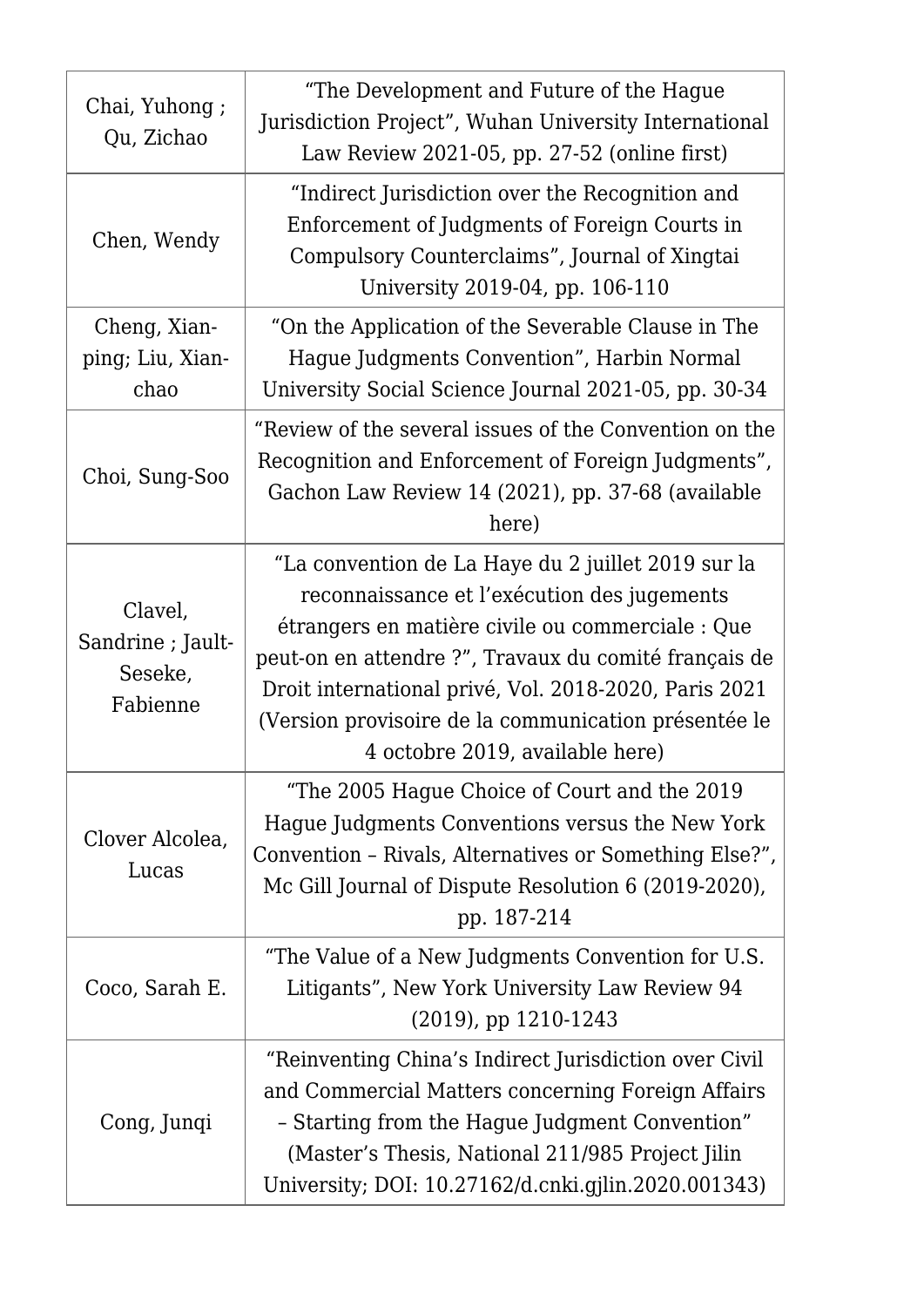| Contreras Vaca,<br>Francisco José                                                | "Comentarios al Convenio de la Haya del 2 de julio de<br>2019 sobre Reconcimiento y Ejecución de Sentencias<br>Extranjeras en materia civil y comercial", Revista<br>mexicana de Derecho internacional privado y<br>comprado N°45 (abril de 2021), pp. 110-127 (available<br>here) |
|----------------------------------------------------------------------------------|------------------------------------------------------------------------------------------------------------------------------------------------------------------------------------------------------------------------------------------------------------------------------------|
| Cui, Zhenghao                                                                    | "On the Coordination between the Draft Convention"<br>on Judicial Sale of Ships and the related Conventions<br>of the Hague Conference on Private International<br>Law", China Ship Survey 2021-04, pp. 65-68                                                                      |
| Cuniberti, Gilles                                                                | "Signalling the Enforceability of the Forum's<br>Judgments Abroad", Rivista di diritto internazionale<br>private e processuale (RDIPP) 56 (2020), pp 33-54                                                                                                                         |
| DAV (German<br>Bar Association)                                                  | "Position Paper on the EU's possible accession to the<br>Convention of 2 July 2019 on the Recognition and<br>Enforcement of Foreign Judgments in Civil or<br>Commercial Matters of the Hague Conference on<br>Private International Law", Berlin 2020 (available<br>here)          |
| de Araujo,<br>Nadia; de Nardi,<br>Marcelo;<br>Spitz, Lidia                       | "A nova era dos litígios internacionais", Valor<br>Economico 2019                                                                                                                                                                                                                  |
| de Araujo,<br>Nadia;<br>de Nardi,<br>Marcelo;<br>Lopes Inez;<br>Polido, Fabricio | "Private International Law Chronicles", Brazilian<br>Journal of International Law 16 (2019), pp 19-34                                                                                                                                                                              |
| de Araujo,<br>Nadia ;<br>de Nardi,<br>Marcelo                                    | Consumer Protection Under the HCCH 2019<br>Judgments Convention", Netherlands International<br>Law Review (NILR) 67 (2020), pp 67-79                                                                                                                                               |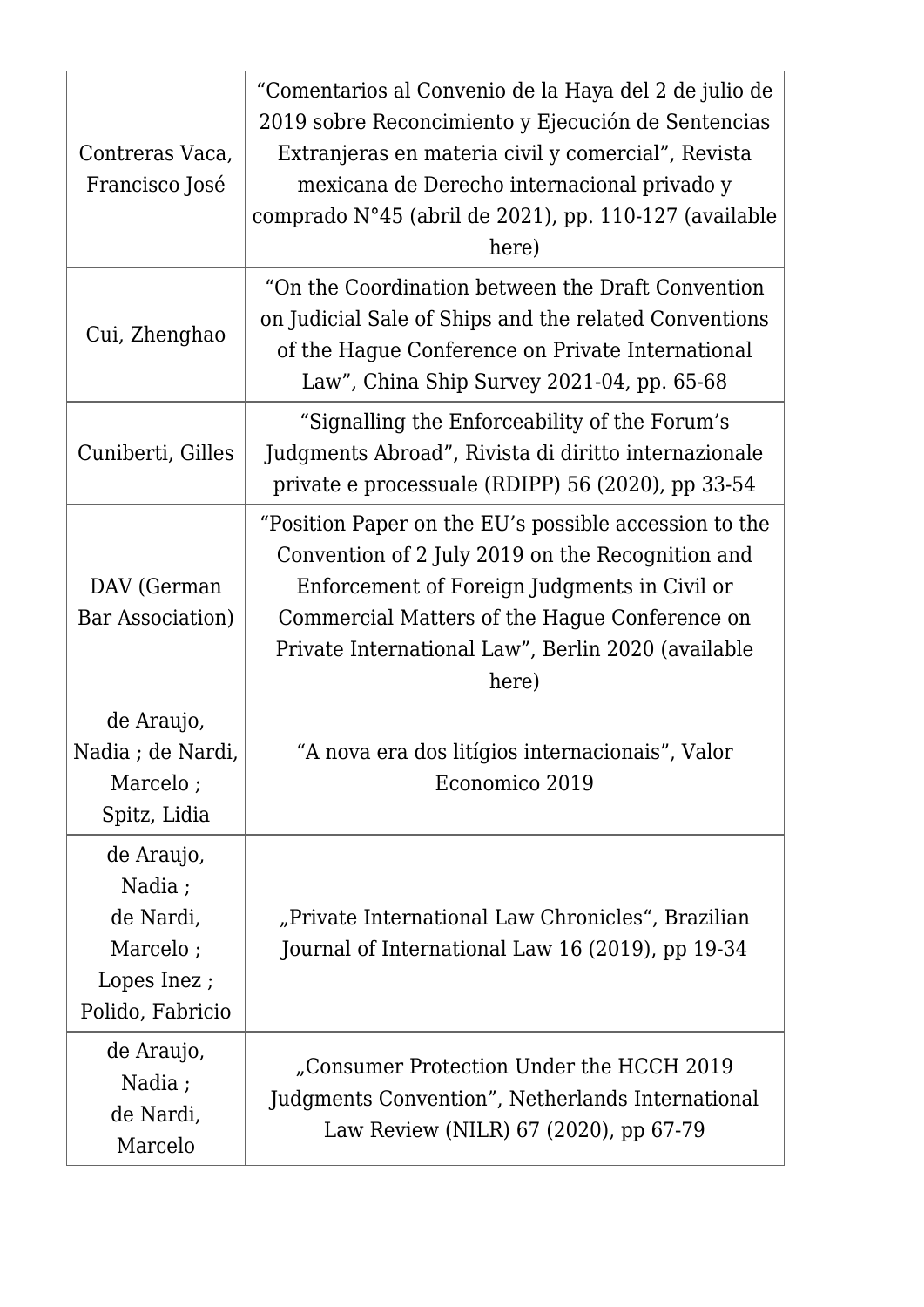| de Araujo,<br>Nadia;<br>de Nardi,<br>Marcelo  | "22ª Sessão Diplomática da Conferência da Haia e a<br>Convenção sobre sentenças estrangeiras : Primeiras<br>reflexões sobre as vantagens para o Brasil da sua<br>adoção", Revista de la Secretaría del Tribunal<br>Permanente de Revisión 7 No. 14 (2019),<br>páginas 198-221 |
|-----------------------------------------------|-------------------------------------------------------------------------------------------------------------------------------------------------------------------------------------------------------------------------------------------------------------------------------|
|                                               | $(22nd$ Diplomatic Session of The Hague Conference and<br>the Convention on Foreign Judgments: First<br>Reflections on the Advantages for Brazil of their<br>Adoption)                                                                                                        |
| de Araujo,<br>Nadia ;<br>De Nardi,<br>Marcelo | "International Jurisdiction in Civil or Commercial<br>Matters: HCCH's New Challenge", in Magdalena<br>Pfeiffer, Jan Brodec, Petr Bríza, Marta Zavadilová<br>(eds.), Liber Amicorum Monika Pauknerová, Prague<br>2021, pp. 1-11                                                |
| Dlmoska, Fani                                 | "Would the Judgments Convention lead to unification<br>of the ratification and enforcement of foreign<br>judgments in the SEE Countries: The possible impact<br>of the Judgments Convention", SEELJ Special Edition<br>No. 8 (2021), pp. 81-103                               |
| Dordevic, Slavko                              | "Country Report Serbia", in GIZ (ed.), Cross-Border<br>Recognition and Enforcement of Foreign Judicial<br>Decisions in South East Europe and Perspectives of<br>HCCH 2019 Judgments Convention, Skopje 2021, pp.<br>180-202                                                   |
| Dotta Salgueiro,<br>Marcos                    | "Article 14 of the Judgments Convention: The<br>Essential Reaffirmation of the Non-discrimination<br>Principle in a Globalized Twenty-First Century",<br>Netherlands International Law Review (NILR) 67<br>$(2020)$ , pp 113-120                                              |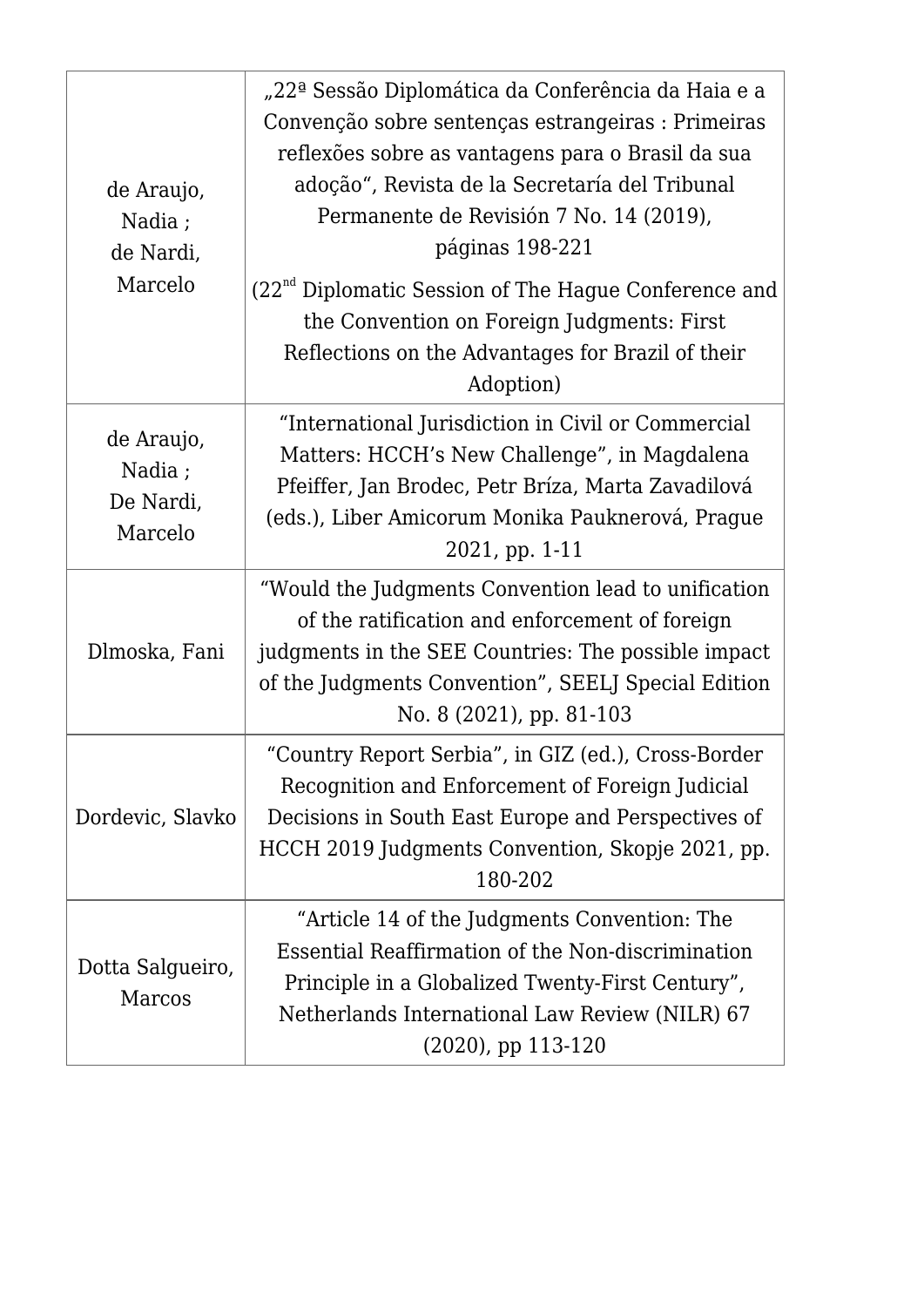| Douglas,<br>Michael;<br>Keyes, Mary;<br>McKibbin,<br>Sarah;<br>Mortensen, Reid | "The HCCH Judgments Convention in Australian<br>Law", Federal Law Review 47 (2019), pp 420-443                                                                                                                                                                                                                                     |
|--------------------------------------------------------------------------------|------------------------------------------------------------------------------------------------------------------------------------------------------------------------------------------------------------------------------------------------------------------------------------------------------------------------------------|
| Du, Tao                                                                        | "Frontiers of Private International Law Around the<br>World: An Annual Review (2019-2020)", Chinese<br>Review of International Law 2021-04, pp. 103-128<br>(available here)                                                                                                                                                        |
| Echegaray de<br>Maussion, Carlos<br>Eduardo                                    | "El Derecho Internacional Privado en el contexto<br>internacional actual : Las reglas de competencia<br>judicial indirecta en el Convenio de la Haya de 2 de<br>Julio de 2019 y el accesso a la justicia" Revista<br>mexicana de Derecho internacional privado y<br>comprado N°45 (abril de 2021), pp. 128-139 (available<br>here) |
| Efeçinar Süral                                                                 | Possible Ratification of the Hague Convention by<br>Turkey and Its Effects to the Recognition and<br>Enforcement of Foreign Judgments, Public and Private<br>International Law Bulletin 40 (2020), pp. 775-798<br>(available here)                                                                                                 |
| EGPIL/GEDIP                                                                    | Observations on the possible accession of the<br>European Union to the Hague Convention of 2 July<br>2019 on the Recognition of Foreign Judgments, Text<br>adopted on 9 December 2020 following the virtual<br>meeting of 18-19 September 2020 (available here)                                                                    |
| Ermakova,<br>Elena; Frovola,<br>Evgenia;<br>Sitkareva, Elena                   | "International Economic Integration and the Evolution<br>of the Principles of Civil Procedure", in Elena G.<br>Popkova, Bruno S. Sergi, Modern Global Economic<br>System, Basel 2021, pp. 1589-1597                                                                                                                                |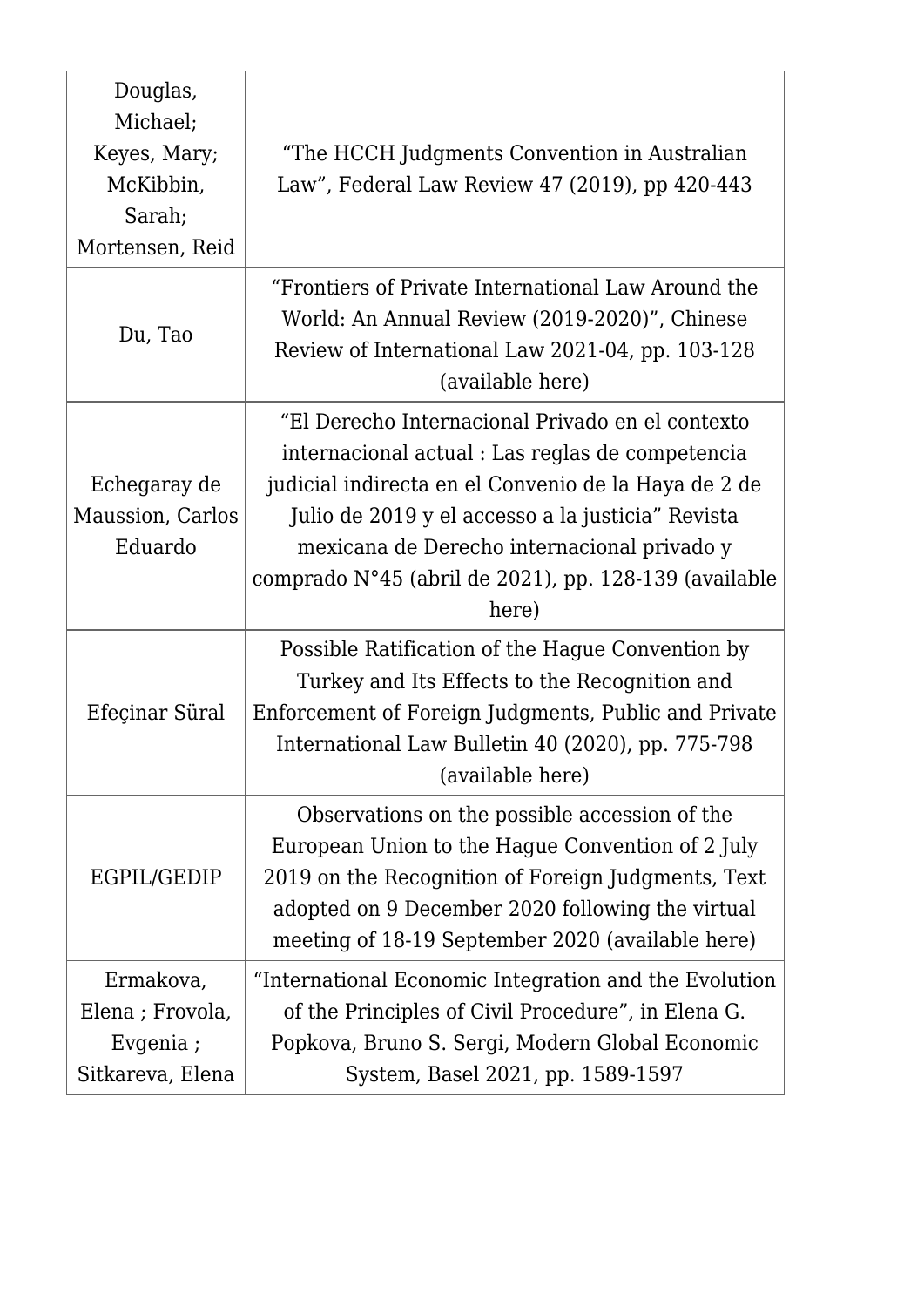| European Union<br>(EU)/ European<br>Commission | "Proposal for a Council Decision on the accession by<br>the European Union to the Convention on the<br>Recognition and Enforcement of Foreign Judgments in<br>Civil or Commercial Matters", COM(2021) 388 final<br>(available here)                                                                                                |
|------------------------------------------------|------------------------------------------------------------------------------------------------------------------------------------------------------------------------------------------------------------------------------------------------------------------------------------------------------------------------------------|
| Fan, Jing                                      | "On the Jurisdiction over Intellectual Property in the<br>Draft Hague Convention on the Recognition and<br>Enforcement of Foreign Judgments", Chinese<br>Yearbook of Private International Law and<br>Comparative Law 2018-02, pp. 313-337                                                                                         |
| Fan, Jing                                      | "Reconfiguration on Territoriality in Transnational<br>Recognition and Enforcement of Intellectual Property<br>Judgments", Chinese Review of International Law<br>2021-01, pp. 90-112 (available here)                                                                                                                             |
| Farnoux, Étienne                               | "Reconnaissance et exécution des jugements<br>étrangers en matière civil ou commerciale : À propos<br>de la Convention de La Haye du 2 juillet 2019", La<br>Semaine Juridique 2019, pp. 1613-1617                                                                                                                                  |
| Forner<br>Delaygua,<br>Joaquim-Joan            | "El Convenio de La Haya de 2 julio 2019 como nuevo<br>marco normativo de las sentencias en materia de<br>contractual comercial", in Pérez Vera et al. (eds.), El<br>Derecho internacional privado entre la tradición y la<br>innovación - Obra homenaje al Profesor doctor José<br>María Espinar Vicente, Madrid 2020, pp. 307-325 |
| Franzina, Pietro;<br>Leandro, Antonio          | "La Convenzione dell'Aja del 2 luglio 2019 sul<br>riconoscimento delle sentenze straniere : una prima<br>lettura", Quaderni di SIDIblog 6 (2019), pp 215-231<br>(available here)<br>(The Hague Convention of 2 July 2019 on the<br>Recognition of Foreign Judgments: A First Appraisal)                                            |
| Fuchs, Felix                                   | "Das Haager Übereinkommen vom 2. Juli 2019 über<br>die Anerkennung und Vollstreckung ausländischer<br>Urteile in Zivil- oder Handelssachen", Gesellschafts-<br>und Wirtschaftsrecht (GWR) 2019, pp 395-399                                                                                                                         |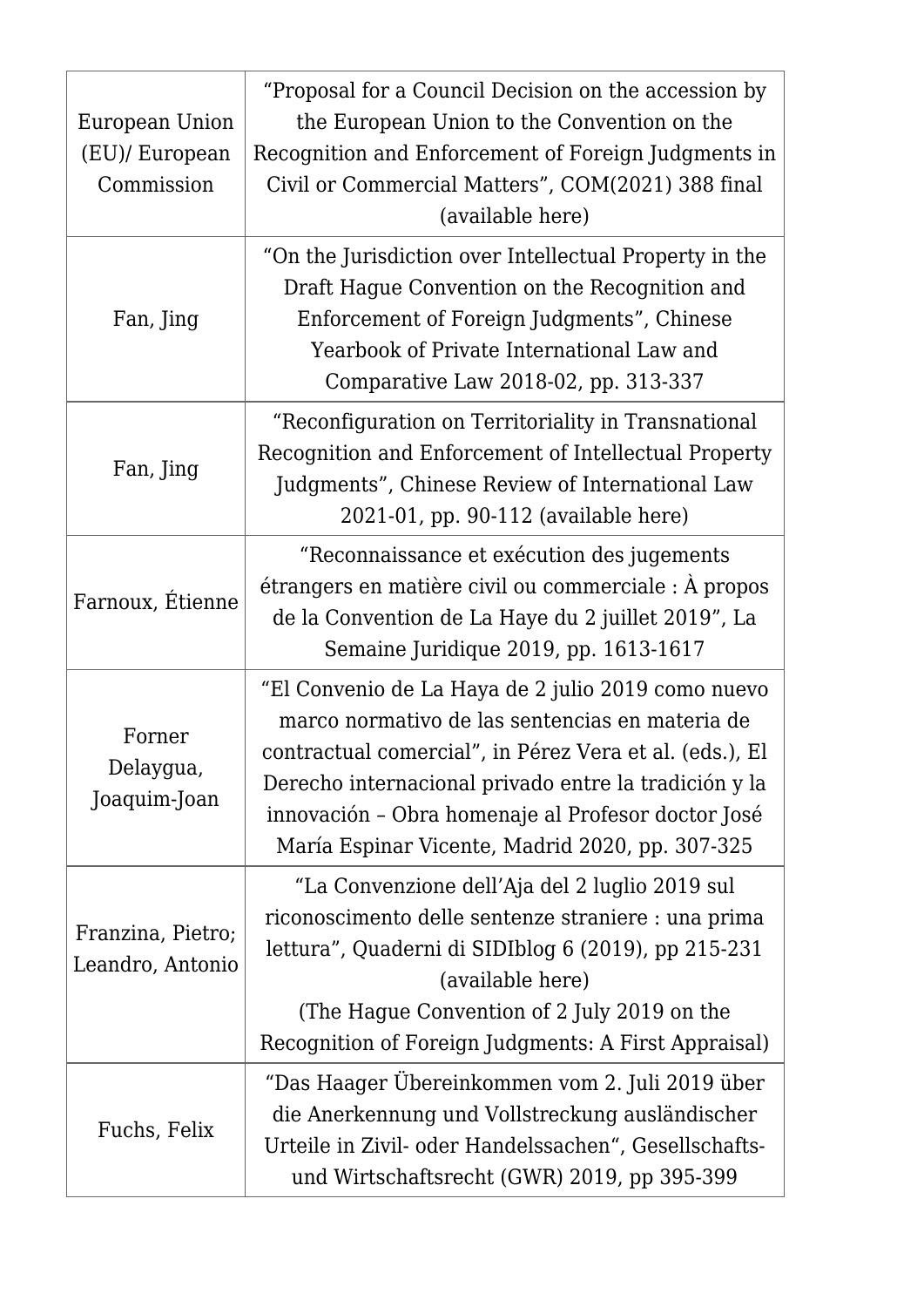| Garcimartín,<br>Francisco                                                                                                                                                                      | "The Judgments Convention: Some Open Questions",<br>Netherlands International Law Review (NILR) 67<br>$(2020)$ , pp 19-31                                                                                                                                    |
|------------------------------------------------------------------------------------------------------------------------------------------------------------------------------------------------|--------------------------------------------------------------------------------------------------------------------------------------------------------------------------------------------------------------------------------------------------------------|
| Garnett, Richard                                                                                                                                                                               | "The Judgments Project: fulfilling Assers dream of<br>free-flowing judgments", in Thomas John, Rishi Gulati,<br>Ben Koehler (eds.), The Elgar Companion to the<br>Hague Conference on Private International Law,<br>Cheltenham/Northampton 2020, pp. 309-321 |
| Goddard, David                                                                                                                                                                                 | "The Judgments Convention - The Current State of<br>Play", Duke Journal of Comparative & International<br>Law 29 (2019), pp 473-490                                                                                                                          |
| Gu, Weixia                                                                                                                                                                                     | "A Conflict of Laws Study in Hong Kong-China<br>Judgment Regionalism: Legal Challenges and renewed<br>Momentum", Cornell International Law Journal 52<br>$(2020)$ , pp. 591-642                                                                              |
| Guez, Philippe;<br>de Berard,<br>François ; Malet-<br>Deraedt, Fleur;<br>Roccati,<br>Marjolaine;<br>Sinopoli,<br>Laurence ; Slim,<br>Hadi;<br>Sotomayor,<br>Marcelo; Train,<br>François-Xavier | "Chronique de droit international privé appliqué aux<br>affaires, Revue de droit des affaires internationales - 1<br>décembre 2018 au 31 décembre 2019", Revue de<br>Droit des Affaires Internationales 2020, pp. 237-274                                    |
| Gugu Bushati,<br>Aida                                                                                                                                                                          | "Country Report Albania", in GIZ (ed.), Cross-Border<br>Recognition and Enforcement of Foreign Judicial<br>Decisions in South East Europe and Perspectives of<br>HCCH 2019 Judgments Convention, Skopje 2021, pp.<br>16-41 (available here)                  |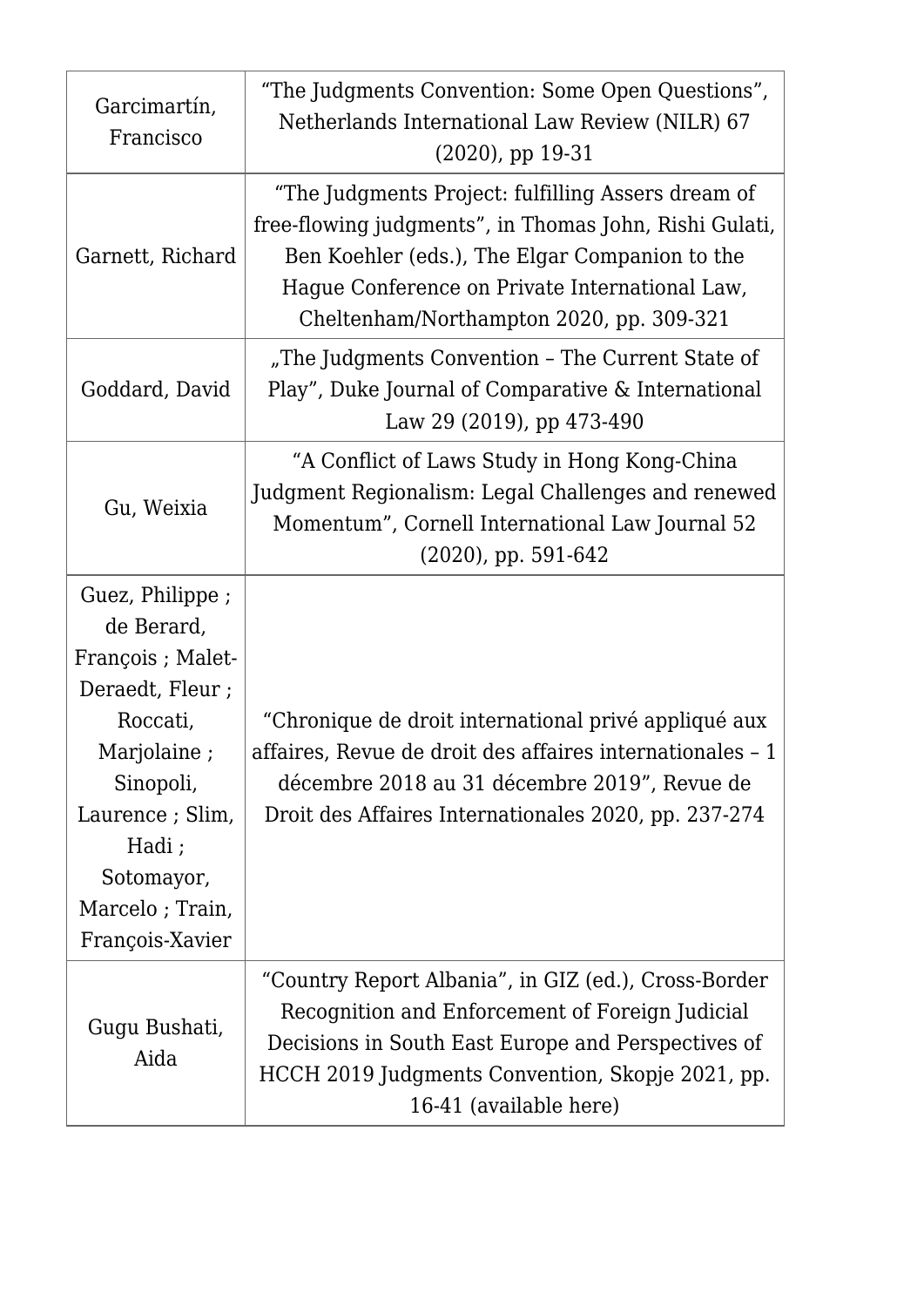| Guide, Jia<br>[Foreign]<br>Ministry of the<br>People's<br>Republic of<br>China] | "Address by the Director of the Department of Treaty<br>and Law of the Ministry of Foreign Affairs Jia Guide at<br>the Opening Ceremony of the International<br>Symposium on the Hague Judgment Convention (9)<br>September 2019)", Chinese Yearbook of International<br>Law 2019, pp. 503-505                                                                                                                                                                                                                                               |
|---------------------------------------------------------------------------------|----------------------------------------------------------------------------------------------------------------------------------------------------------------------------------------------------------------------------------------------------------------------------------------------------------------------------------------------------------------------------------------------------------------------------------------------------------------------------------------------------------------------------------------------|
| Gusson Said,<br>Enza; Quiroga<br>Obregón,<br>Marcelo<br>Fernando                | "Homologação de sentenças estrangeiras e o<br>Judgements<br>Project", Derecho y Cambio Social N.º 60 (2020) en<br>línea,<br>pp. 1-13 (available here)                                                                                                                                                                                                                                                                                                                                                                                        |
| Häggblom,<br>Annie                                                              | "2019 ars Haagkonvention om erkannande och<br>verkstallighet av utlandska domar pa privatrattens<br>omrade: Ett framgangsrikt internationellt instrument<br>pa den internationella privatrattens omrade?"<br>(Examensarbete i internationell privat- och<br>processrätt, Uppsala Universitet, 2021; available<br>here)<br>"The Convention of 2 July 2019 on the Recognition<br>and Enforcement of Foreign Judgments in Civil or<br>Commercial Matters : A successful international<br>instrument in the field of private international law?" |
| He, Qisheng                                                                     | "The HCCH Judgments Convention and the<br>Recognition and Enforcement of Judgments pertaining<br>to a State", Global Law Review $3(2020)$ , pp 147-161<br>(available here)                                                                                                                                                                                                                                                                                                                                                                   |
| He, Qisheng                                                                     | "Unification and Division: Immovable Property Issues<br>under the HCCH Judgement Convention", Journal of<br>International Law $1(2020)$ , pp 33-55                                                                                                                                                                                                                                                                                                                                                                                           |
| He, Qisheng                                                                     | "The HCCH Judgments Convention and International<br>Judicial Cooperation of Intellectual Property", Chinese<br>Journal of Law 2021-01, pp. 139-155                                                                                                                                                                                                                                                                                                                                                                                           |
| He, Qisheng                                                                     | "Latest Development of the Hague Jurisdiction"<br>Project", Wuhan University International Law Review<br>2020-04, pp. 1-16                                                                                                                                                                                                                                                                                                                                                                                                                   |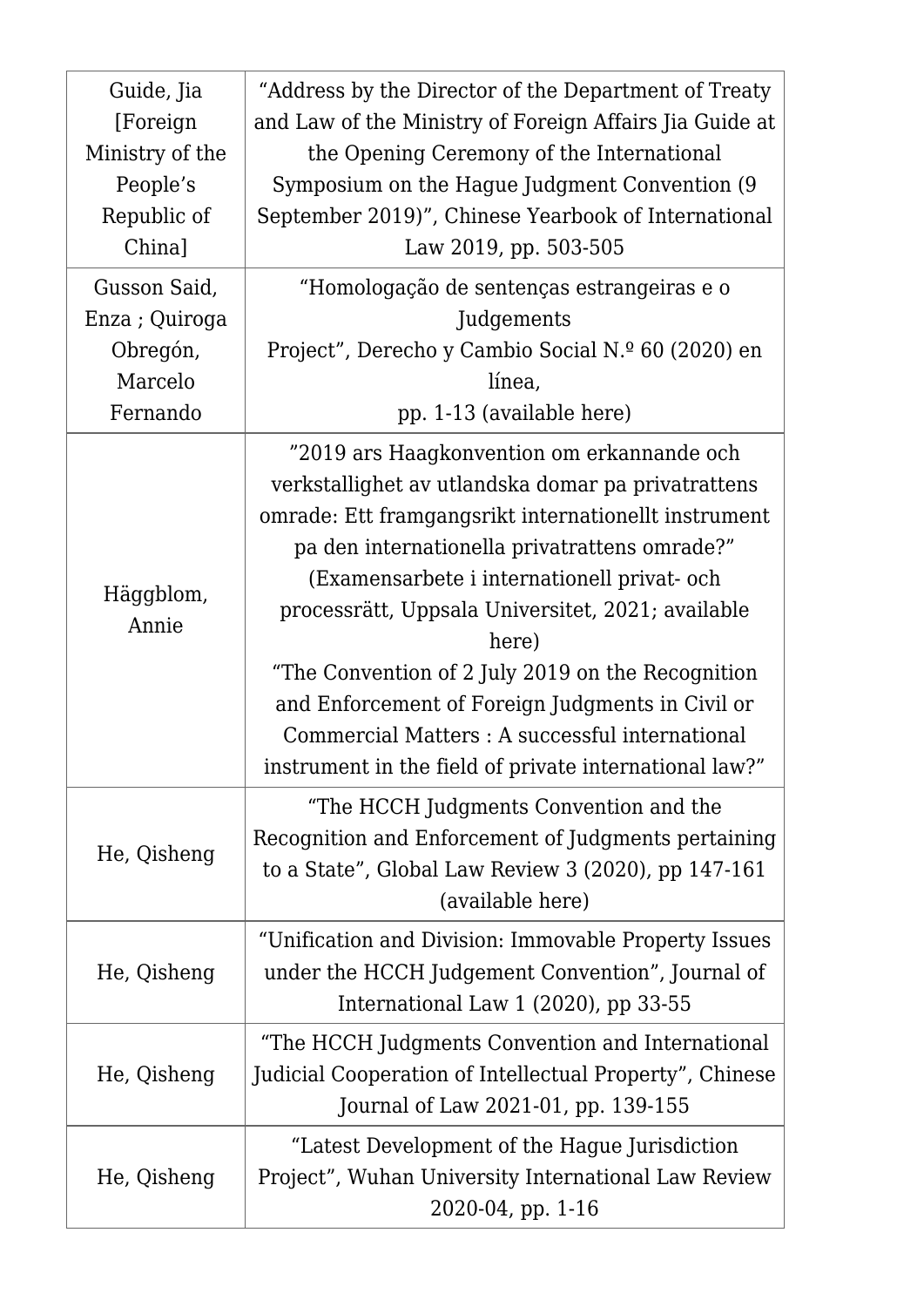| He, Qisheng                       | " 'Civil or Commercial Matters' in International<br>Instruments Scope and Interpretation", Peking<br>University Law Review 2018-02, pp. 1-25 (available<br>here)                                                                                                                                |
|-----------------------------------|-------------------------------------------------------------------------------------------------------------------------------------------------------------------------------------------------------------------------------------------------------------------------------------------------|
| He, Qisheng                       | "A Study on the Intellectual Property Provisions in the<br>'Hague Convention on Judgment' - On the<br>Improvement of Transnational Recognition and<br>Enforcement of Intellectual Property Judgments in<br>China", Journal of Taiyuan University (Social Science<br>Edition) 2020-05, pp. 40-47 |
| He, Qisheng                       | "Negotiations of the HCCH 2019 Judgments<br>Convention on State Immunity and Its Inspirations",<br>Chinese Review of International Law 2022-02, pp.<br>40-52                                                                                                                                    |
| He, Qisheng                       | "Dilemma and Transformation of the Hague<br><b>Jurisdiction Project", Wuhan University</b><br>International Law Review 2022-02, pp. 36-58                                                                                                                                                       |
| Herrup, Paul;<br>Brand, Ronald A. | "A Hague Convention on Parallel Proceedings",<br>University of Pittsburgh School of Law Legal Studies<br>Research Paper Series No. 2021-23, pp. 1-10<br>(available here)                                                                                                                        |
| Jacobs, Holger                    | "Der Zwischenstand zum geplanten Haager<br>Anerkennungs- und Vollstreckungsübereinkommen<br>- Der vorläufige Konventionsentwurf 2016",<br>Zeitschrift für Internationales Privatrecht &<br>Rechtsvergleichung (ZfRV) 2017, pp 24-30                                                             |
| Jacobs, Holger                    | "Das Haager Anerkennungs- und<br>Vollstreckungsübereinkommen vom 2. Juli 2019 - Eine<br>systematische und rechtsvergleichende<br>Untersuchung", Tübingen 2021                                                                                                                                   |
| Jang, Jiyong                      | "Conditions and Procedure for Recognition and<br>Enforcement of Foreign Judgments", Korea Private<br>International Law Journal 2021-01, pp. 399-430                                                                                                                                             |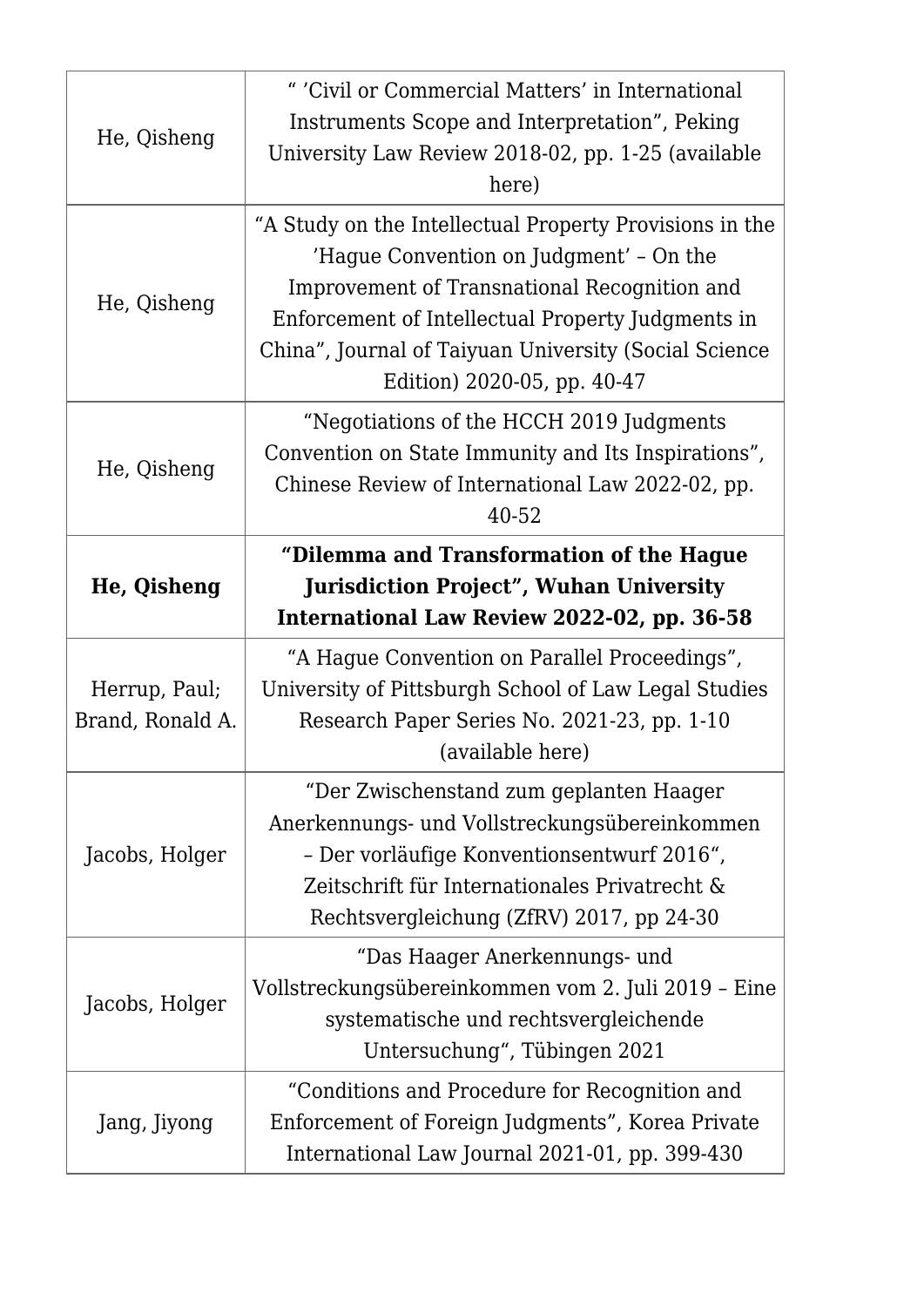| Jang, Junhyok            | "The Public Policy Exception Under the New 2019"<br><b>HCCH</b> Judgments Convention", Netherlands<br>International Law Review (NILR) 67 (2020), pp 97-111                                                                                                                                                                               |
|--------------------------|------------------------------------------------------------------------------------------------------------------------------------------------------------------------------------------------------------------------------------------------------------------------------------------------------------------------------------------|
| Jang, Junhyok            | "2019 Hague Convention on the Recognition and<br>Enforcement of Foreign Judgments in Civil or<br>Commercial Matters", Korea Private International<br>Law Journal 2019-02, pp. 437-510.                                                                                                                                                   |
| Jang, Junhyok            | "Practical Suggestions for Joining the 2019 Judgments<br>Convention and Its Implications for Korean Law and<br>Practice", Korea Private International Law Journal<br>2020-02, pp. 141-217                                                                                                                                                |
| Jovanovic, Marko         | Thou Shall (Not) Pass - Grounds for Refusal of<br>Recognition and Enforcement under the 2019 Hague<br>Judgments Convention, YbPIL 21 (2019/2020), pp. 309<br>$-332$                                                                                                                                                                      |
| Jueptner, Eva            | "The Hague Jurisdiction Project - what options for the<br>Hague Conference?", Journal of Private International<br>Law 16 (2020), pp 247-274                                                                                                                                                                                              |
| Jueptner, Eva            | "A Hague Convention on Jurisdiction and Judgments:<br>why did the Judgments Project (1992-2001) fail?",<br>(Doctoral Thesis, University of Dundee, 2020)                                                                                                                                                                                 |
| Kasem, Rouzana           | "The Future of Choice of Court and Arbitration"<br>Agreements under the New York Convention, the<br>Haque Choice of Court Convention, and the Draft<br>Hague Judgments Convention", Aberdeen Student<br>Law Review 10 (2020), pp. 69-115                                                                                                 |
| Kessedjian,<br>Catherine | "Comment on the Hague Convention of 2 July 2019 on<br>the Recognition and Enforcement of Foreign<br>Judgments in Civil or Commercial Matters. Is the<br>Hague Convention of 2 July 2019 a useful tool for<br>companies who are conducting international<br>activities?", Nederlands Internationaal Privaatrecht<br>(NIPR) 2020, pp 19-33 |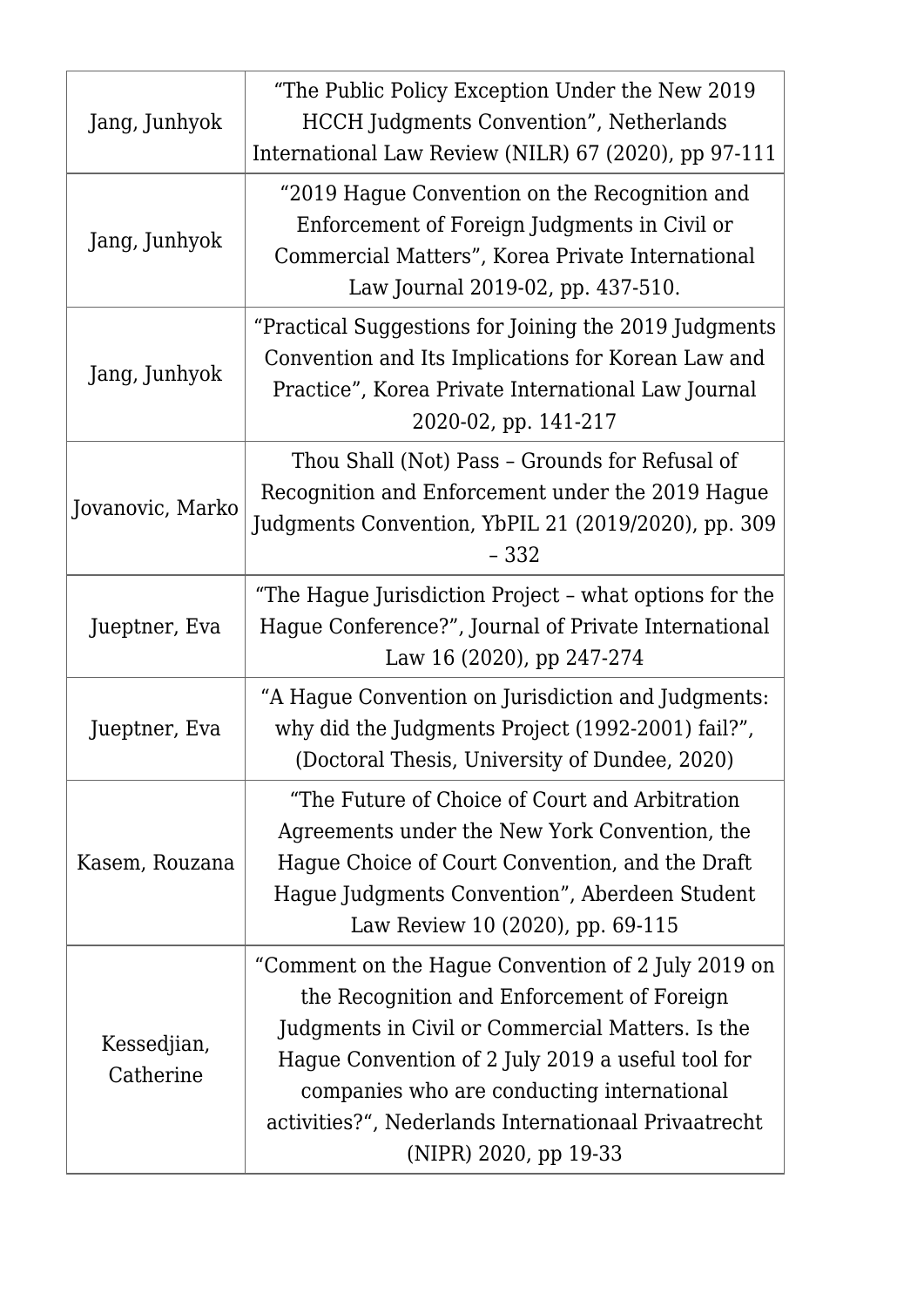| Khanderia,<br>Saloni   | "The Hague judgments project: assessing its plausible<br>benefits for the development of the Indian private<br>international law", Commonwealth Law Bulletin 44<br>$(2018)$ , pp 452-475                                                                                                    |
|------------------------|---------------------------------------------------------------------------------------------------------------------------------------------------------------------------------------------------------------------------------------------------------------------------------------------|
| Khanderia,<br>Saloni   | "The Hague Conference on Private International<br>Law's Proposed Draft Text on the Recognition and<br>Enforcement of Foreign Judgments: Should South<br>Africa Endorse it?", Journal of African Law 63 (2019),<br>pp 413-433                                                                |
| Khanderia,<br>Saloni   | "The prevalence of 'jurisdiction' in the recognition and<br>enforcement of foreign civil and commercial<br>judgments in India and South Africa: a comparative<br>analysis", Oxford University Commonwealth Law<br>Journal 2021                                                              |
| Kindler, Peter         | "Urteilsfreizügigkeit für derogationswidrige Judikate?<br>- Ein rechtspolitischer Zwischenruf auf dem<br>Hintergrund der 2019 HCCH Judgments Convention",<br>in Christoph Benicke, Stefan Huber (eds.), Festschrift<br>für Herbert Kronke zum 70. Geburtstag, Bielefeld<br>2020, pp 241-253 |
| Konieczna,<br>Kinga    | "Overview of the Ongoing Activities of the Hague<br>Conference on Private International Law",<br>Gdanskie Studia Prawnicze 2022-01, pp. 67-77<br>(available here)                                                                                                                           |
| Kostic-Mandic,<br>Maja | "Country Report Montenegro", in GIZ (ed.), Cross-<br>Border Recognition and Enforcement of Foreign<br>Judicial Decisions in South East Europe and<br>Perspectives of HCCH 2019 Judgments Convention,<br>Skopje 2021, pp. 114-137 (available here)                                           |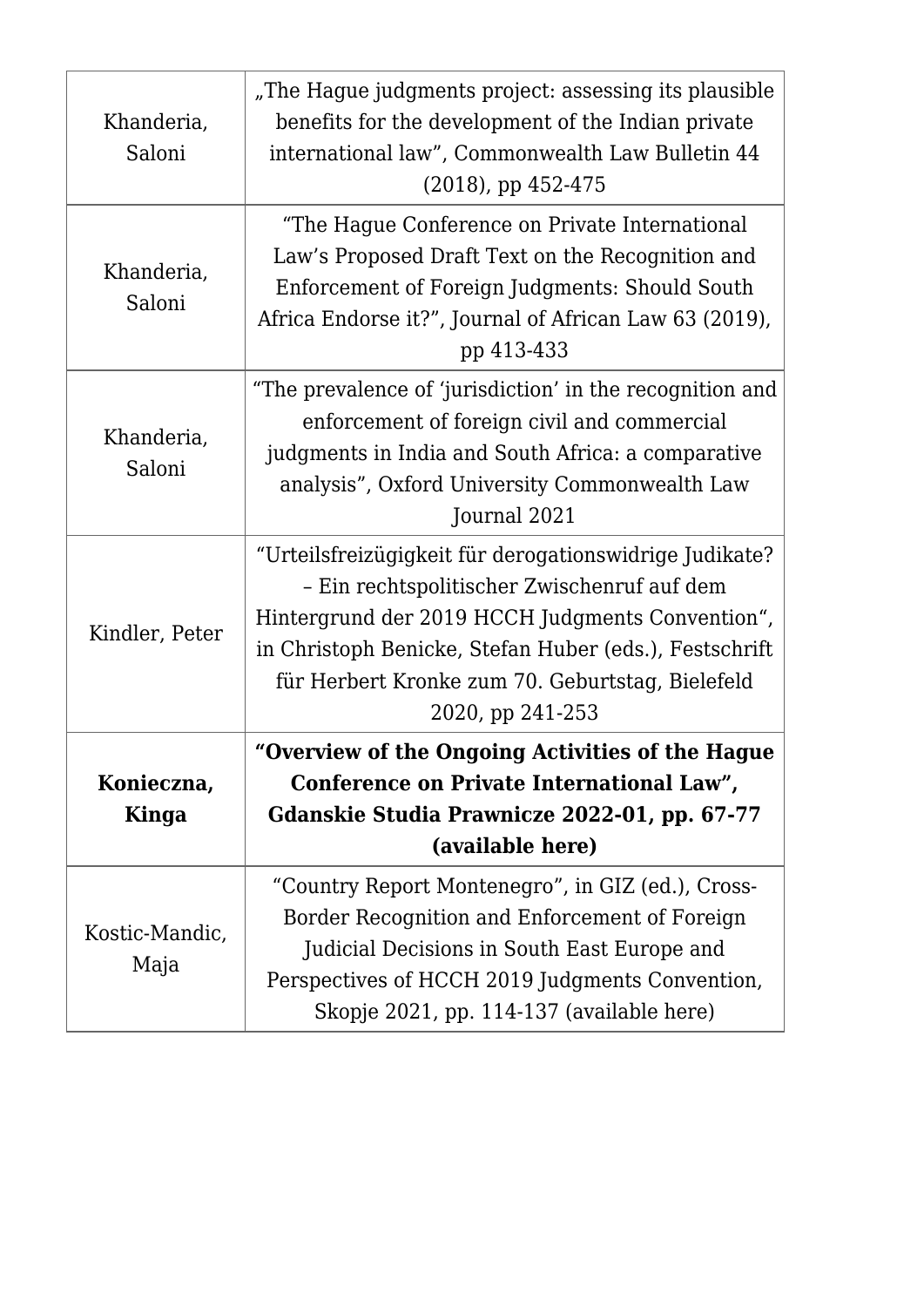| Krotkov, I. A.;<br>Sidorova, A.P. | "On the Concept of the possible Ratification by the<br>Russian Federation of the Convention of July 2019", in<br>Perm State University (ed.), First All-Russian<br>Conference of Young Scientists on Actual Issues of the<br>Development in Private Law and Civil Procedure<br>(Perm 12 December 2020), Perm 2020, pp. 140-142<br>(available here) |
|-----------------------------------|----------------------------------------------------------------------------------------------------------------------------------------------------------------------------------------------------------------------------------------------------------------------------------------------------------------------------------------------------|
| Landbrecht,<br>Johannes           | "Commercial Arbitration in the Era of the Singapore<br>Convention and the Hague Court Conventions", ASA<br>Bulletin 37 (2019), pp. 871-882 (available here)                                                                                                                                                                                        |
| Lee, Gyooho                       | "The Preparatory Works for the Hague Judgment"<br>Convention of 2019 and its Subsequent Developments<br>in terms of Intellectual Property Rights", Korea<br>Private International Law Journal 2020-02, pp. 85-140                                                                                                                                  |
| Liu, Guigiang                     | "Limitation Period for the Enforcement of Foreign<br>Judgments", China Journal of Applied Jurisprudence<br>2020-04, pp. 109-124                                                                                                                                                                                                                    |
| Liu, Yang; Xiang,<br>Zaisheng     | "The No Review of Merit Clause in the Hague<br>Judgments Convention", Wuhan University<br>International Law Review<br>2020-05, pp. 44-65                                                                                                                                                                                                           |
| Malachta,<br>Radovan              | "Mutual Trust between the Member States of the<br>European Union and the United Kingdom after Brexit:<br>Overview", in Jirí Valdhans (ed.), COFOLA<br>International 2020: Brexit and its Consequences -<br>Conference Proceedings, Brno 2020, pp. 39-67<br>(available here)                                                                        |
| Malatesta,<br>Alberto             | "Circolazione delle sentenze tra Unione europea e<br>Regno Unito : a favore di una cooperazione in seno<br>alla Conferenza dell'Aja", Rivista di diritto<br>internazionale private e processuale (RDIPP) 57<br>$(2021)$ , pp. 878-898                                                                                                              |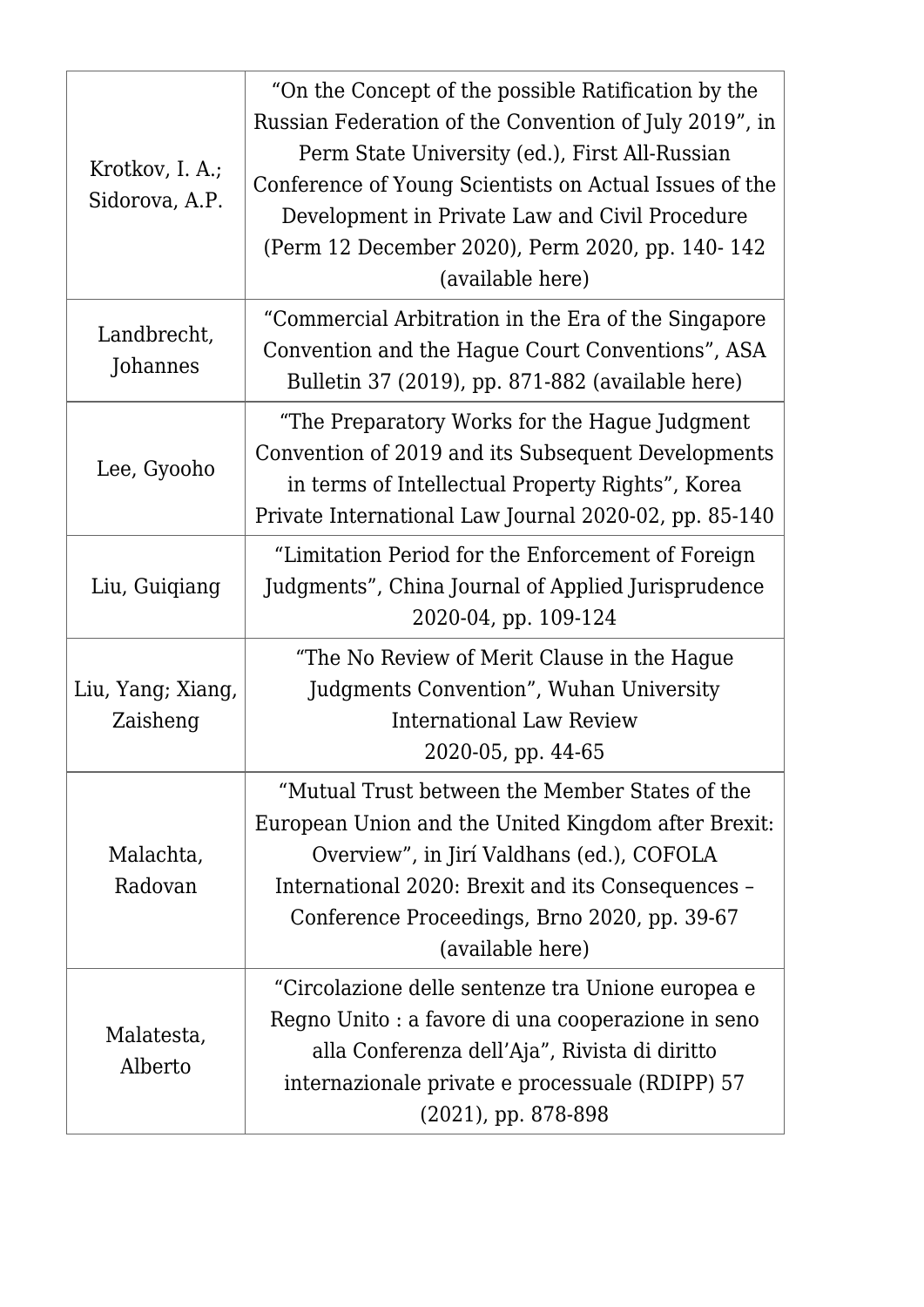| Mariottini,<br>Cristina | "Establishment of Treaty Relations under The 2019<br>Hague Judgments Convention", YbPIL 21 (2019/2020),<br>pp. 365-380                                                                                                                                                                                                                |
|-------------------------|---------------------------------------------------------------------------------------------------------------------------------------------------------------------------------------------------------------------------------------------------------------------------------------------------------------------------------------|
| Mariottini,<br>Cristina | "The Exclusion of Defamation and Privacy from the<br>Scope of the Hague Draft Convention on Judgments,<br>YbPIL 19 (2017/2018), pp 475-486.                                                                                                                                                                                           |
| Martiny, Dieter         | "The Recognition and Enforcement of Court Decisions<br>Between the EU and Third States", in Alexander<br>Trunk, Nikitas Hatzimihail (eds.), EU Civil Procedure<br>Law and Third Countries - Which Way Forward?,<br>Baden-Baden 2021, pp 127-146                                                                                       |
| Maude, L.<br>Hunter     | "Codifying Comity: The Case for U.S. Ratification of<br>the 2019 Hague Convention on the Recognition and<br>Enforcement of Foreign Judgments in Civil and<br>Commercial Matters", Wisconsin International Law<br>Review 38 (2021), pp. 108-138                                                                                        |
| Meier, Niklaus          | "Notification as a Ground for Refusal", Netherlands<br>International Law Review (NILR) 67 (2020), pp 81-95                                                                                                                                                                                                                            |
| Muir Watt,<br>Horatia   | "Le droit international privé au service de la<br>géopolitique : les enjeux de la nouvelle Convention de<br>la Haye du 2 juillet 2019 sur la reconnaissance et<br>l'exécution des jugements étrangers en matière civile<br>ou commerciale", Revue Critique de Droit<br>International Privé 2020, pp. 427-448                          |
| Neels, Jan L.           | "Preliminary remarks on the Draft Model Law on<br>the Recognition and Enforcement of Judgments<br>in the Commonwealth" " in Engela C Schlemmer<br>and PH O'Brien (eds) Liber Amicorum JC<br>Sonnekus, published as 2017 volume 5 (special<br>edition) Tydskrif vir die Suid-Afrikaanse Reg /<br>Journal of South African Law, pp. 1-9 |
| Nielsen, Peter<br>Arnt  | "The Hague 2019 Judgments Convention - from<br>failure to success", Journal of Private International<br>Law 16 (2020), pp 205-246                                                                                                                                                                                                     |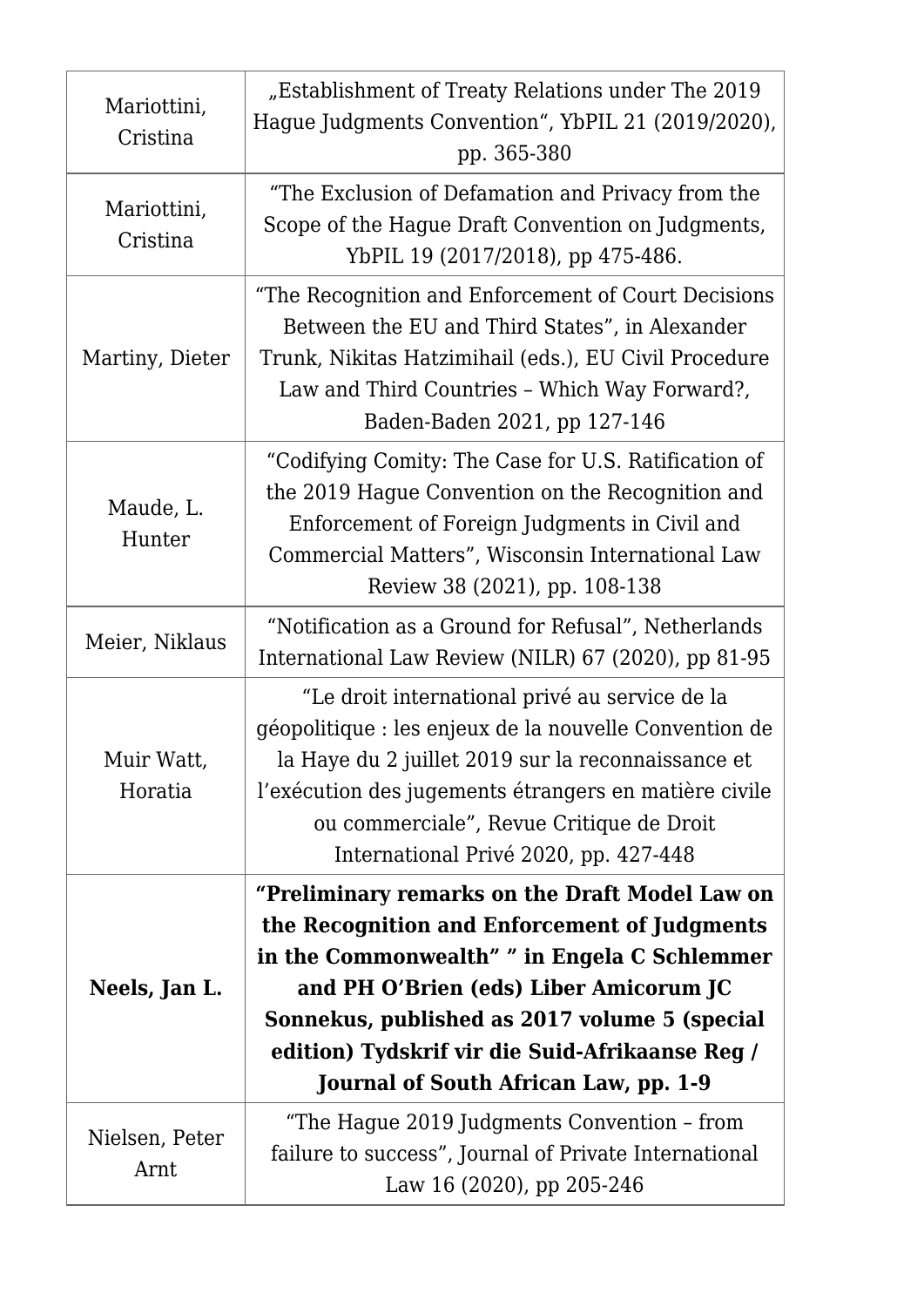| Nielsen, Peter<br>Arnt         | "A Global Framework for International Commercial<br>Litigation", in Christoph Benicke, Stefan Huber (eds.),<br>Festschrift für Herbert Kronke zum 70. Geburtstag,<br>Bielefeld 2020, pp 415-433                                                                                             |
|--------------------------------|---------------------------------------------------------------------------------------------------------------------------------------------------------------------------------------------------------------------------------------------------------------------------------------------|
| Nishimura, Yuko                | "Indirect Jurisdiction at the Place where the<br>Immovable Property is situated in HCCH 2019<br>Judgments Convention", Seinan Gakuin University<br>Graduate School Research Review N°13, pp. 1-20<br>(available here)                                                                       |
| North, Cara                    | "The 2019 HCCH Judgments Convention: A Common<br>Law Perspective", Praxis des Internationalen Privat-<br>und Verfahrensrechts (IPRax) 2020, pp 202-210                                                                                                                                      |
| North, Cara                    | "The Exclusion of Privacy Matters from the Judgments<br>Convention", Netherlands International Law Review<br>(NILR) 67 (2020), pp 33-48                                                                                                                                                     |
| Oestreicher,<br>Yoav           | " 'We're on a Road to Nowhere' - Reasons for the<br>Continuing Failure to Regulate Recognition and<br>Enforcement of Foreign Judgments", The International<br>Lawyer 42 (2008), pp 59-86                                                                                                    |
| Öhlund, Jonas                  | "2019 års Haagkonvention - ett globalt regelverk om<br>erkännande och verkställighet av domar", Svensk<br>Juristtidning 2020, pp. 350-360 (available here)                                                                                                                                  |
| Okorley,<br>Solomon            | "The possible impact of the Hague Convention on the<br>Recognition and Enforcement of foreign Judgments in<br>Civil or Commercial Matters on Private International<br>Law in Common Law West Africa", (Master's<br>Dissertation, University of Johannesburg, 2019;<br>available: here)      |
| Pasquot Polido,<br>Fabrício B. | "The Judgments Project of the Hague Conference on<br>Private International Law: a way forward for a long-<br>awaited solution", in Verónica Ruiz Abou-Nigm, Maria<br>Blanca Noodt Taquela (eds.), Diversity and integration<br>in Private International Law, Edinburgh 2019,<br>pp. 176-199 |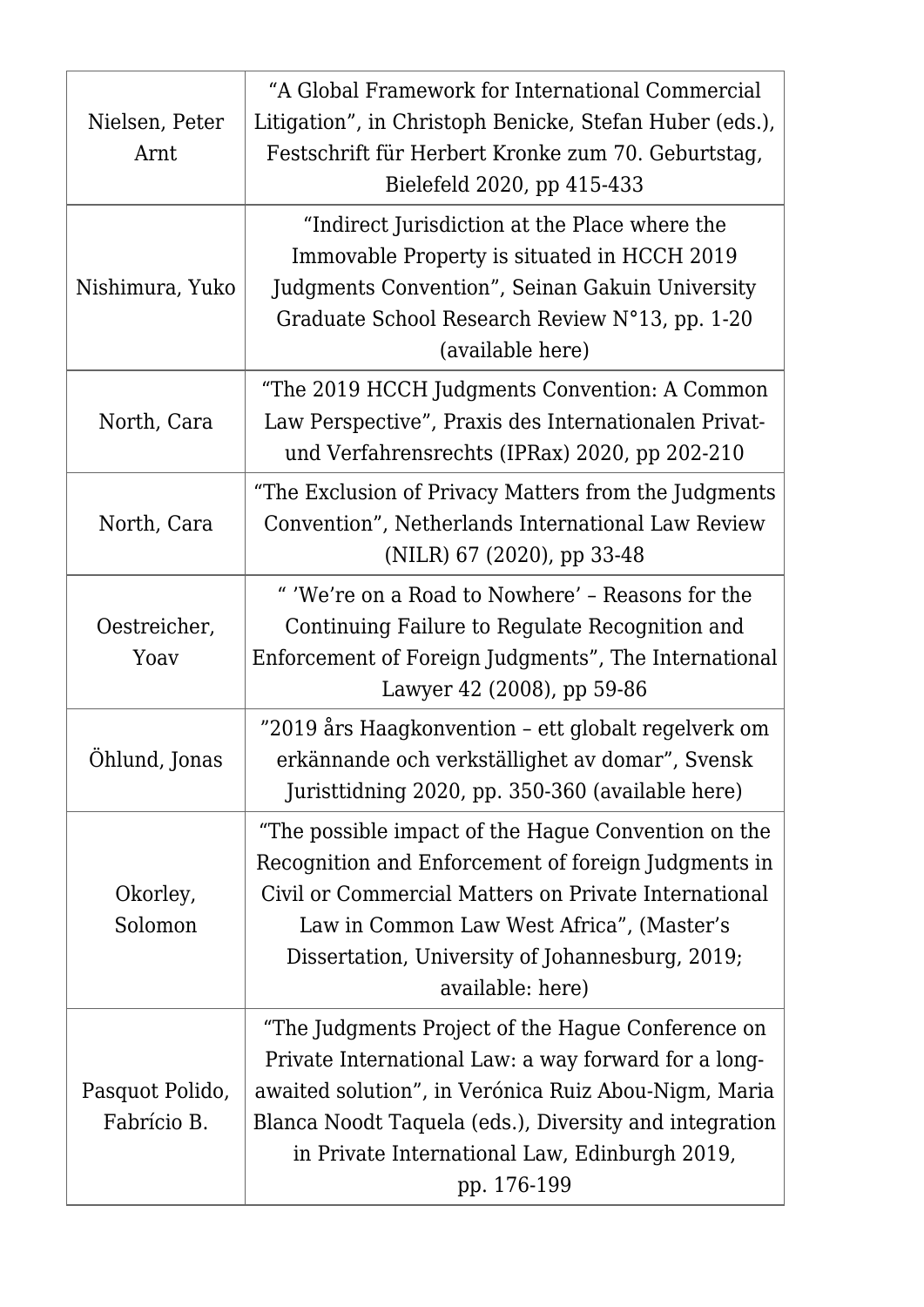| Payan,<br>Guillaume       | "Convention de La Haye du 2 juillet 2019 sur la<br>reconnaissance et l'exécution des jugements<br>étrangers en matière civile ou commerciale", in<br>Hubert Alcarez, Olivier Lecucq (eds.), L'exécution des<br>décisions de justice, Pau 2020, pp 167-183                                                     |
|---------------------------|---------------------------------------------------------------------------------------------------------------------------------------------------------------------------------------------------------------------------------------------------------------------------------------------------------------|
| Pertegás Sender,<br>Marta | "The 2019 Hague Judgments Convention: Its<br>Conclusion and the road ahead", in Asian Academy of<br>International Law (publ.), Sinergy and Security: the<br>Keys to Sustainable Global Investment: Proceedings of<br>the 2019 Colloquium on International Law, 2019 Hong<br>Kong, pp 181-190 (available here) |
| Pertegás, Marta           | "Brussels I Recast and the Hague Judgments Project",<br>in Geert Van Calster (ed.), European Private<br>International Law at 50: Celebrating and<br>Contemplating the 1968 Brussels Convention and its<br>Successors, Cambridge 2018, pp 67-82                                                                |
| Pocar, Fausto             | "Riflessioni sulla recente convenzione dell'Aja sul<br>riconoscimento e l'esecuzione delle sentenze<br>straniere", Rivista di diritto internazionale rivate e<br>processuale 57 (2021), pp. 5-29                                                                                                              |
| Pocar, Fausto             | "Brief Remarks on the Relationship between the<br>Hague Judgments and Choice of Court Conventions",<br>in in Magdalena Pfeiffer, Jan Brodec, Petr Bríza,<br>Marta Zavadilová (eds.), Liber Amicorum Monika<br>Pauknerová, Prague 2021, pp. 345-353                                                            |
| Poesen, Michiel           | "Is specific jurisdiction dead and did we murder it? An<br>appraisal of the Brussels Ia Regulation in the<br>globalizing context of the HCCH 2019 Judgments<br>Convention", Uniform Law Review 26 (2021), pp. 1-13                                                                                            |
| Popov, Vasiliy            | "Grounds for Recognition and Enforcement of Foreign<br>Judgments in Russia", Issues of Russian Justice 15<br>$(2021)$ , pp. 137-152                                                                                                                                                                           |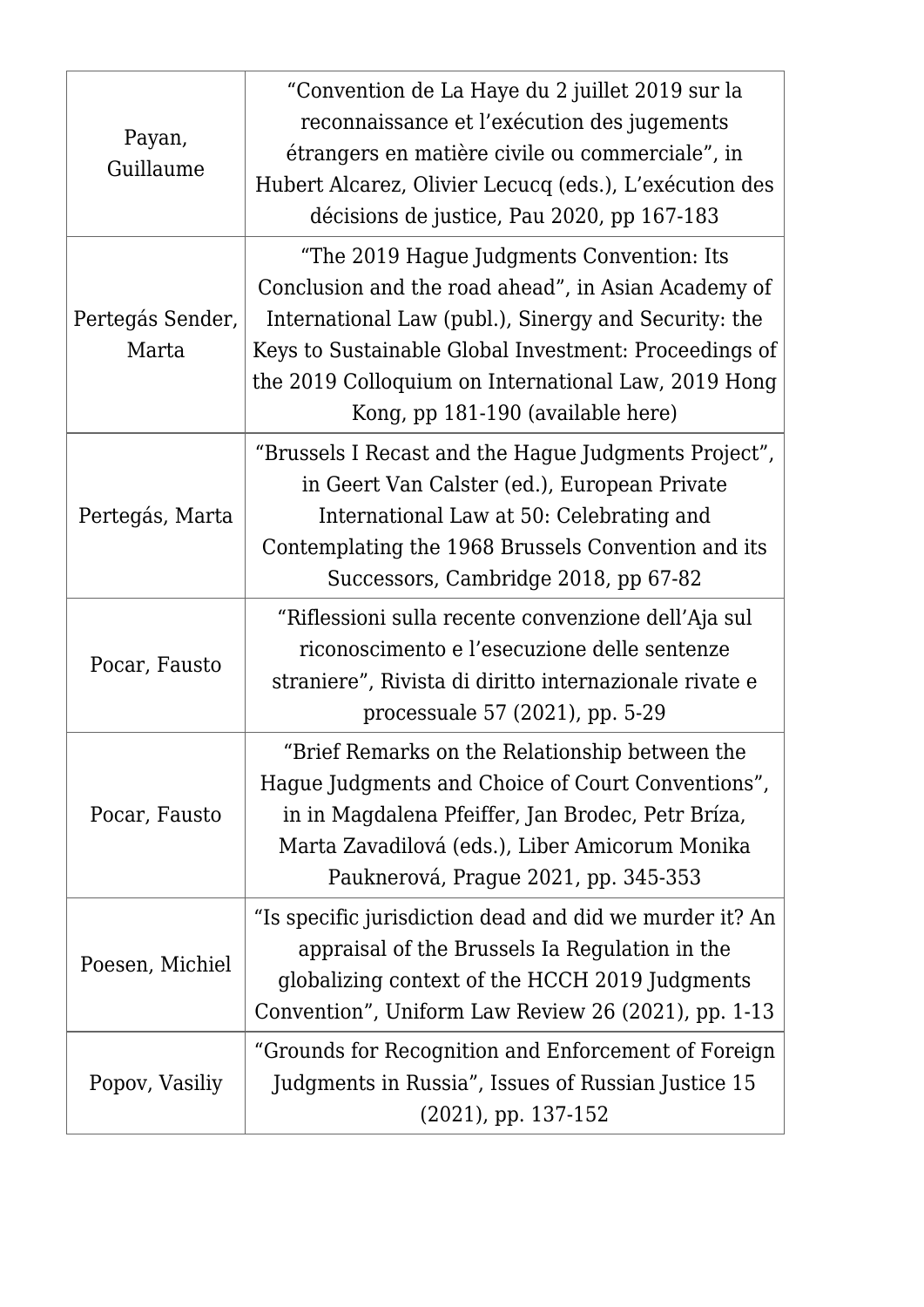| Povlakic, Meliha             | "Country Report Bosnia and Herzegovina", in GIZ<br>(ed.), Cross-Border Recognition and Enforcement of<br>Foreign Judicial Decisions in South East Europe and<br>Perspectives of HCCH 2019 Judgments Convention,<br>Skopje 2021, pp. 42-81 (available here)                                |
|------------------------------|-------------------------------------------------------------------------------------------------------------------------------------------------------------------------------------------------------------------------------------------------------------------------------------------|
| Qerimi, Donikë               | "Country Report Kosovo", in GIZ (ed.), Cross-Border<br>Recognition and Enforcement of Foreign Judicial<br>Decisions in South East Europe and Perspectives of<br>HCCH 2019 Judgments Convention, Skopje 2021, pp.<br>82-113 (available here)                                               |
| Qian, Zhenqiu                | "On the Common Courts Provision under the Draft<br>Hague Convention on the Recognition and<br>Enforcement of Foreign Judgments", Wuhan<br>University International Law Review<br>2019-01, pp. 59-74 (available here)                                                                      |
| Qian, Zhenqiu;<br>Yang, Yu   | "On the Interpretation and Application of the Cost of<br>Proceedings Provision under the Hague Judgment<br>Convention", China Journal of Applied Jurisprudence<br>2020-04, pp. 96-108                                                                                                     |
| Reisman, Diana<br>A. A.      | "Breaking Bad: Fail -Safes to the Hague Judgments<br>Convention", Georgetown Law Journal 109 (2021),<br>pp. 880-906                                                                                                                                                                       |
| Revolidis,<br><b>Ioannis</b> | « From the ashes we will rise - recognition and<br>enforcement of international judgments after the<br>revival of the Hague Convention », Lex & Forum<br>4/2021                                                                                                                           |
| Reyes, Anselmo               | "Implications of the 2019 Hague Convention on the<br>Enforcement of Judgments of the Singapore<br>International Commercial Court", in Rolf A. Schütze,<br>Thomas R. Klötzel, Martin Gebauer (eds.), Festschrift<br>für Roderich C. Thümmel zum 65. Geburtstag, Berlin<br>2020, pp 695-709 |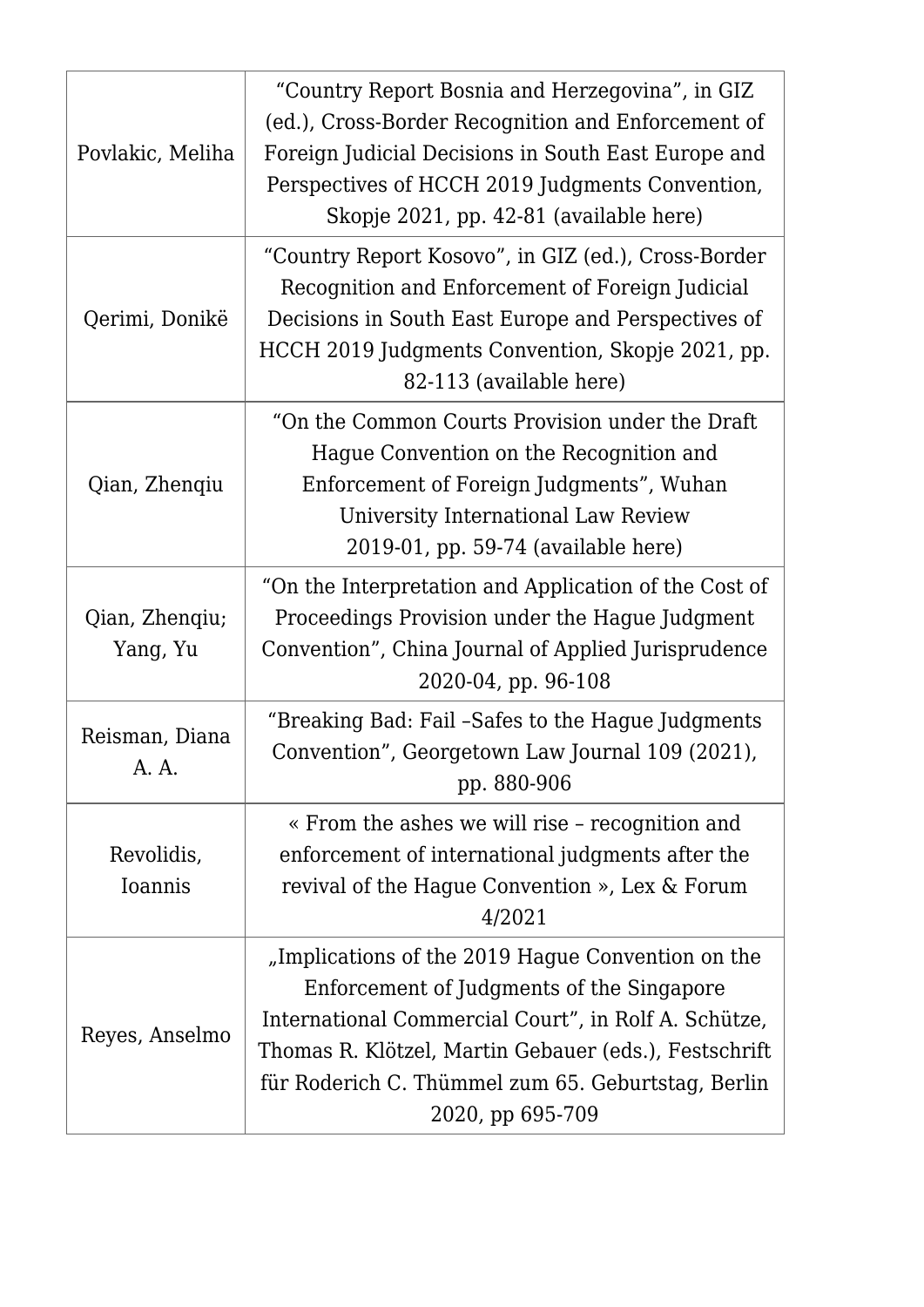| Ribeiro-Bidaoui,<br>João        | "The International Obligation of the Uniform and<br>Autonomous Interpretation of Private Law<br>Conventions: Consequences for Domestic Courts and<br>International Organisations", Netherlands<br>International Law Review 67 (2020), pp 139 - 168                                                                 |
|---------------------------------|--------------------------------------------------------------------------------------------------------------------------------------------------------------------------------------------------------------------------------------------------------------------------------------------------------------------|
| Rumenov, Ilija                  | "Implications of the New 2019 Hague Convention on<br>Recognition and Enforcement of Foreign Judgments<br>on the National Legal Systems of Countries in South<br>Eastern Europe", EU and Comparative Law Issues and<br>Challenges Series (ECLIC) 3 (2019), pp 385-404                                               |
| Rumenov, Ilija                  | "Country Report North Macedonia", in GIZ (ed.),<br>Cross-Border Recognition and Enforcement of Foreign<br>Judicial Decisions in South East Europe and<br>Perspectives of HCCH 2019 Judgments Convention,<br>Skopje 2021, pp. 138-179 (available here)                                                              |
| Rumenov, Ilija                  | "The indirect jurisdiction of the 2019 Hague<br>Convention on recognition and enforcement of foreign<br>judgments in civil or commercial matters - Is the<br>"heart" of the Convention", SEELJ Special Edition<br>No. 8 (2021), pp. 9-45                                                                           |
| Sachs, Klaus;<br>Weiler, Marcus | "A comparison of the recognition and enforcement of<br>foreign decisions under the 1958 New York<br>Convention and the 2019 Hague Judgments<br>Convention", in Rolf A. Schütze, Thomas R. Klötzel,<br>Martin Gebauer (eds.), Festschrift für Roderich C.<br>Thümmel zum 65. Geburtstag, Berlin 2020,<br>pp 763-781 |
| Saito, Akira                    | "Advancing Recognition and Enforcement of Foreign<br>Judgments: Developments of Inter-Court Diplomacy<br>and New Hague Judgments Convention", Kobe Law<br>Journal 2019-03, pp. 59-110 (available here)                                                                                                             |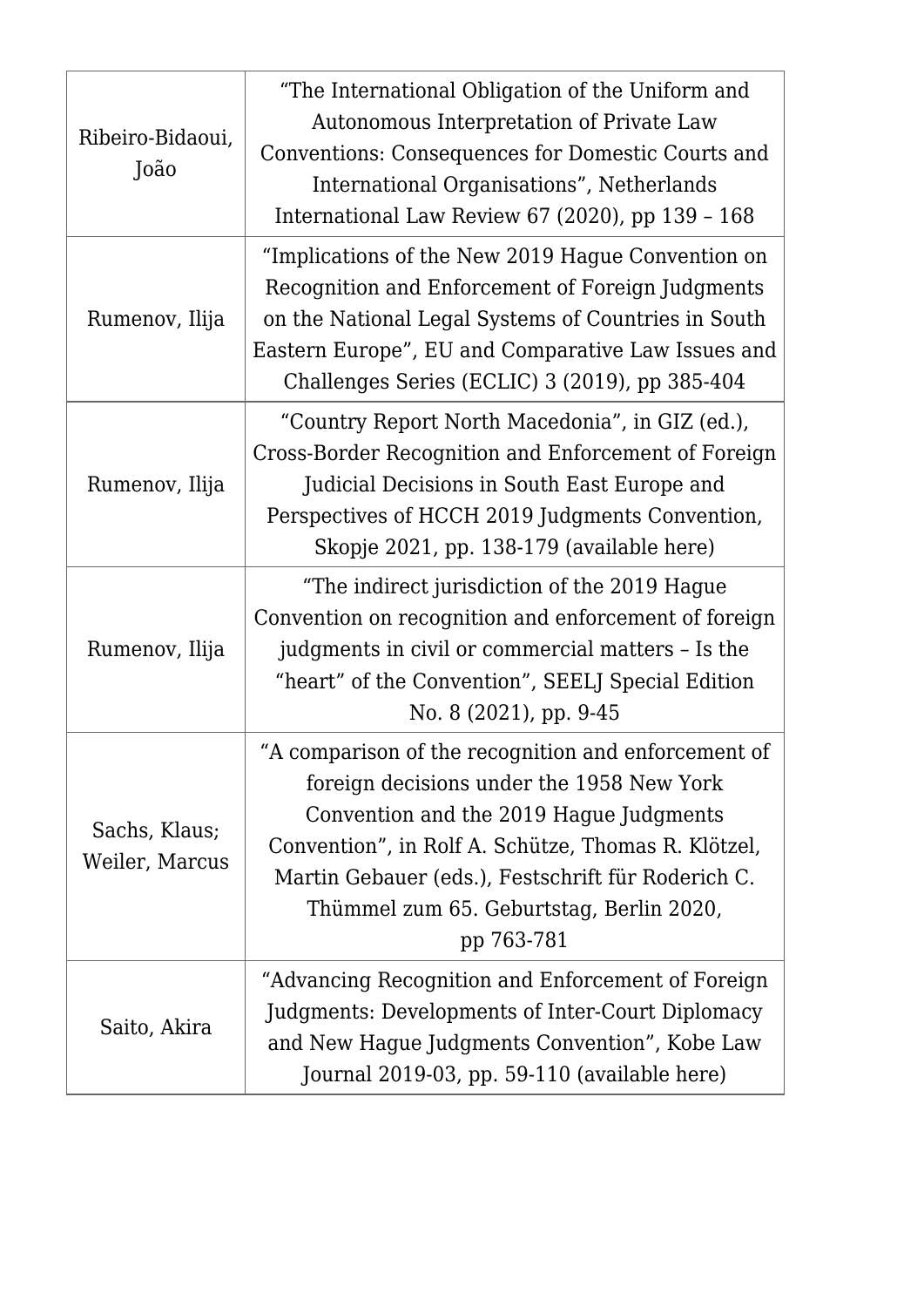| Salim, Rhonson                | "Quo Vadis Consumer Dispute Resolution? - UK & EU<br>Cross Border Consumer Dispute Resolution in the Post<br>Brexit Landscape", Revista Italo-Española De Derecho<br>Procesal 2022-01, forthcoming (E-pub ahead available<br>here)                  |
|-------------------------------|-----------------------------------------------------------------------------------------------------------------------------------------------------------------------------------------------------------------------------------------------------|
| Sánchez<br>Fernández, Sara    | "El Convenio de la Haya de Reconocimiento y<br>Ejecución de Sentencias", Revista Española de<br>Derecho Internacional 73 (2021), pp. 233-252                                                                                                        |
| Saumier,<br>Geneviève         | "Submission as a Jurisdictional Basis and the HCCH<br>2019 Judgments Convention", Netherlands<br>International Law Review (NILR) 67 (2020), pp 49-65                                                                                                |
| Schack, Haimo                 | "Wiedergänger der Haager Konferenz für IPR: Neue<br>Perspektiven eines weltweiten Anerkennungs- und<br>Vollstreckungsübereinkommens?", Zeitschrift für<br>Europäisches Privatrecht (ZeuP) 2014, pp 824-842                                          |
| Schack, Haimo                 | "Das neue Haager Anerkennungs- und<br>Vollstreckungsübereinkommen", Praxis des<br>Internationalen Privat- und Verfahrensrechts (IPRax)<br>2020, pp 1-96                                                                                             |
| Senicheva,<br>Marina          | "The Relevance and Problems of the Hague<br>Convention of July 2, 2019 on the Recognition and<br>Enforcement of Foreign Judgments Ratification by the<br>Russian Federation", Advances in Law Studies 8<br>(2020), online (available: here)         |
| Shan, Juan                    | "A study on the Anti-trust Provisions in the Convention<br>on the Recognition and Enforcement of Foreign<br>Judgments in Civil or Commercial Matters", Chinese<br>Yearbook of Private International Law and<br>Comparative Law 2019-01, pp. 318-335 |
| Shchukin,<br>Andrey Igorevich | "Indirect International Jurisdiction in the Hague<br>Convention on the Recognition and Enforcement of<br>Foreign Judgments of 2019 (Part 1)", Journal of<br>Russian Law No. 2020-07, pp. 170-186 (available<br>here)                                |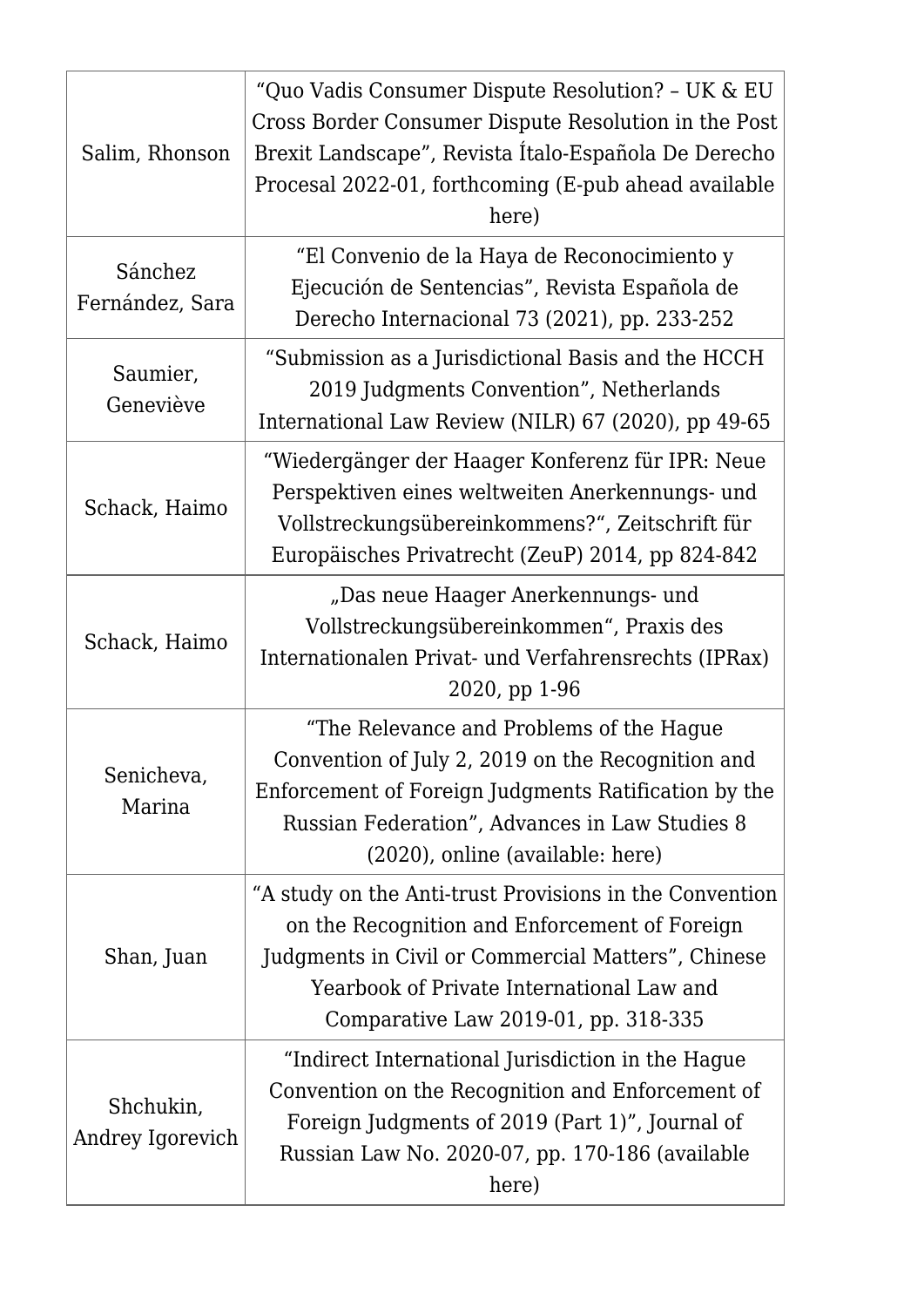| Shchukin,<br>Andrey Igorevich | "Indirect International Jurisdiction in the Hague<br>Convention on the Recognition and Enforcement of<br>Foreign Judgments of 2019 (Part 2)", Journal of<br>Russian Law No. 2020-11, pp. 140-54 (available here)                                                                                     |
|-------------------------------|------------------------------------------------------------------------------------------------------------------------------------------------------------------------------------------------------------------------------------------------------------------------------------------------------|
| Shen, Juan                    | "Further Discussion on the Drafts of the Hague<br>Convention on Jurisdiction and Recognition and<br>Enforcement of Foreign Judgments in Civil and<br>Commercial Matters and Considerations from Chinese<br>Perspective", Chinese Review of International Law<br>2016-06, pp. 83-103 (available here) |
| Silberman, Linda              | "Comparative Jurisdiction in the International<br>Context: Will the Proposed Hague Judgments<br>Convention be Stalled?", DePaul Law Review 52<br>$(2002)$ , pp 319-349                                                                                                                               |
| Silberman, Linda              | "The 2019 Judgments Convention: The Need for<br>Comprehensive Federal Implementing Legislation and<br>a Look Back at the ALI Proposed Federal Statute",<br>NYU School of Law, Public Law Research Paper<br>No. 21-19 (available here)                                                                |
| Skvortsova,                   | "On the issue of Recognition and Enforcement of                                                                                                                                                                                                                                                      |
| Tatyana                       | Court Decisions of a Foreign State in the Russian                                                                                                                                                                                                                                                    |
| Aleksandrovna;                | Federation", Collection of selected Articles of the                                                                                                                                                                                                                                                  |
| Denyak, Victoria              | International Scientific Conference, Saint Petersburg                                                                                                                                                                                                                                                |
| Yurievna                      | $(2021)$ , pp. 258-261                                                                                                                                                                                                                                                                               |
| Solomon, Dennis               | "Das Haager Anerkennungs- und<br>Vollstreckungsübereinkommen von 2019 und die<br>internationale Anerkennungszuständigkeit", in Rolf A.<br>Schütze, Thomas R. Klötzel, Martin Gebauer (eds.),<br>Festschrift für Roderich C. Thümmel zum 65.<br>Geburtstag, Berlin 2020, pp 873-893                   |
| Song, Jianli                  | " 'Convention on the Recognition and Enforcement of<br>Foreign Civil and Commercial Judgments' and its<br>influence on my country", People's Judicature<br>(Application) 2020-01, pp. 88-92 (available here)                                                                                         |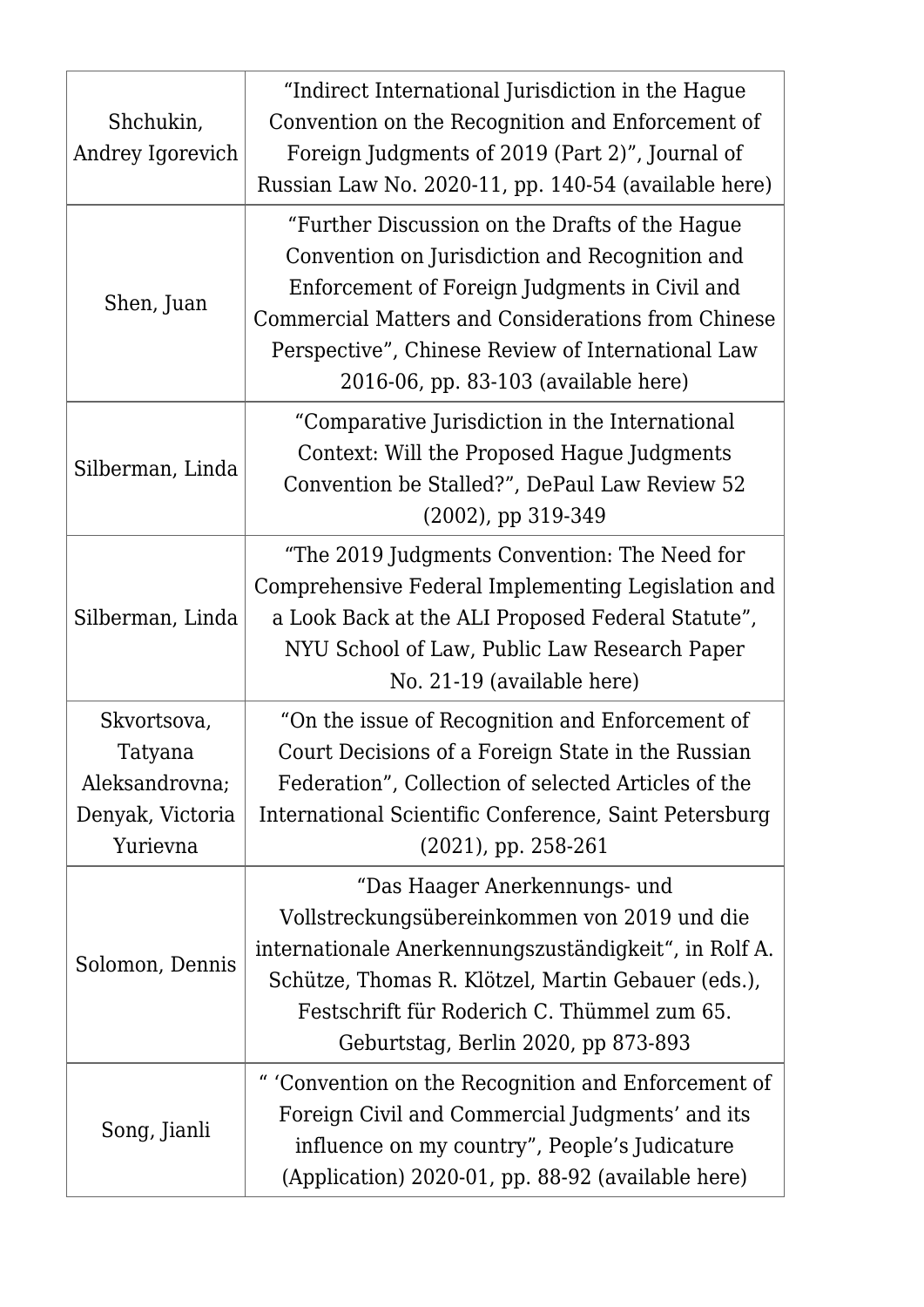| Song, Lianbin;<br>Chen, Xi | "The Judicial Difference and International<br>Coordination of the Recognition and Enforcement of<br>Foreign Punitive Damages Judgements: Also on<br>China's Corresponding Measures Under the Frame of<br>HCCH Convention", Jiang-Huai Tribune 2021-03,<br>pp. 111-113 |
|----------------------------|-----------------------------------------------------------------------------------------------------------------------------------------------------------------------------------------------------------------------------------------------------------------------|
| Spitz, Lidia               | "Homologação De Decisões Estrangeiras No Brasil -<br>A Convenção de Sentenças da Conferência da Haia de<br>2019 e o contrôle indireto da jurisdição estrangeira",<br>Belo Horizonte 2021                                                                              |
| Spitz, Lidia               | "Refusal of Recognition and Enforcement of Foreign<br>Judgments on Public Policy Grounds in the Hague<br>Judgments Convention - A Comparison with The 1958<br>New York Convention", YbPIL 21 (2019/2020),<br>pp 333-364                                               |
| Stein, Andreas             | "Das Haager Anerkennungs- und<br>Vollstreckungsübereinkommen 2019 - Was lange<br>währt, wird endlich gut?", Praxis des Internationalen<br>Privat- und Verfahrensrechts (IPRax) 2020,<br>pp 197-202                                                                    |
| Stewart, David<br>P.       | "Current Developments: The Hague Conference<br>adopts a New Convention on the Recognition and<br>Enforcement of Foreign Judgments in Civil or<br>Commercial Matters", American Journal of<br>International Law (AJIL) 113 (2019), pp 772-783                          |
| Stitz, Olivia              | "Comity, Tipping Points, and Commercial<br>Significance: What to expect of the Hague Judgments<br>Convention", Corporate and Business Law Journal<br>(Corp. & Bus. L.J.) 2 (2021), pp. 203-236 (available<br>here)                                                    |
| Storskrubb, Eva            | "The EU Commission's Proposal for the EU to Accede"<br>to the Hague Judgments Convention", EU Law Live<br>Weekend Edition No. 75 (2021), pp. 10-16 (available<br>here)                                                                                                |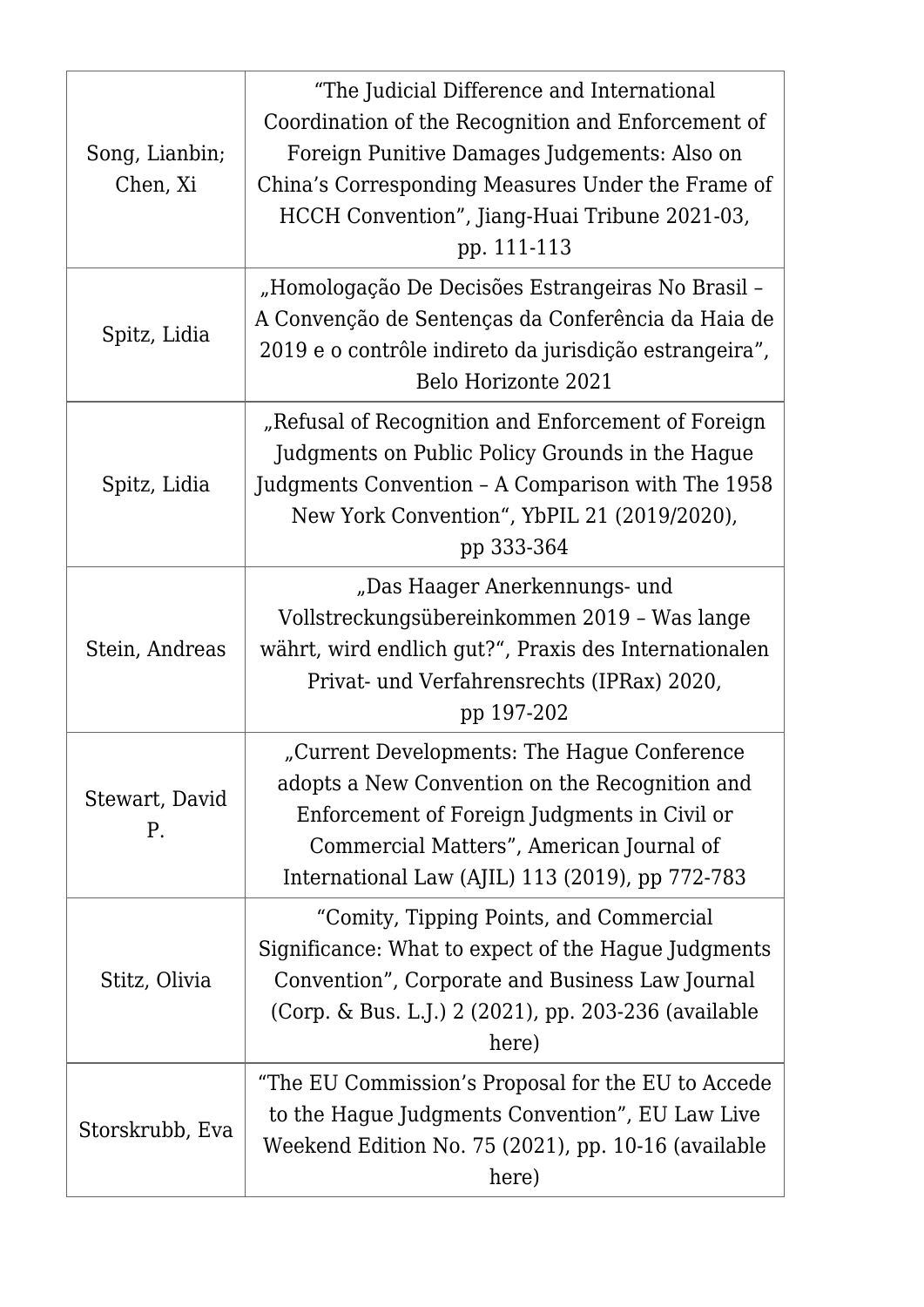| Suk, Kwang-<br>Hyun        | "Principal Content and Indirect Jurisdiction Rules of<br>the Hague Judgments Convention of 2019", Korea<br>Private International Law Journal 2020-02, pp. 3-83                                                               |
|----------------------------|------------------------------------------------------------------------------------------------------------------------------------------------------------------------------------------------------------------------------|
| Sun, Jin;<br>Wu, Qiong     | "The Hague Judgments Convention and how we<br>negotiated it", Chinese Journal of International Law<br>19 (2020) (available here)                                                                                             |
| Sun, Xiaofei;<br>Wu, Qiong | "Commentary and Outlook on the Convention on the<br>Recognition and Enforcement of Foreign Judgments in<br>Civil or Commercial Matters", Journal of International<br>Law 2019-01, pp. $155-164+170$                          |
| Symeonides,<br>Symeon C.   | "Recognition and Enforcement of Foreign Judgments:<br>The Hague Convention of 2019", in Symeon C.<br>Symeonides, Cross-Border Infringement of Personality<br>Rights via the Internet, Leiden 2021, pp. 130-144               |
| Symeonides,<br>Symeon C.   | « The Hague Treaty for the Recognition of Foreign<br>Decisions-The Lowest Common Denominator », Lex &<br>Forum 4/2021                                                                                                        |
| Takeshita,<br>Keisuke      | "The New Hague Convention on Recognition and<br>Enforcement of Foreign Judgments: Analysis on its<br>Relationship with Arbitration", Japanese Commercial<br>Arbitration Journal (JCA) 2020-02, pp. 10-15 (available<br>here) |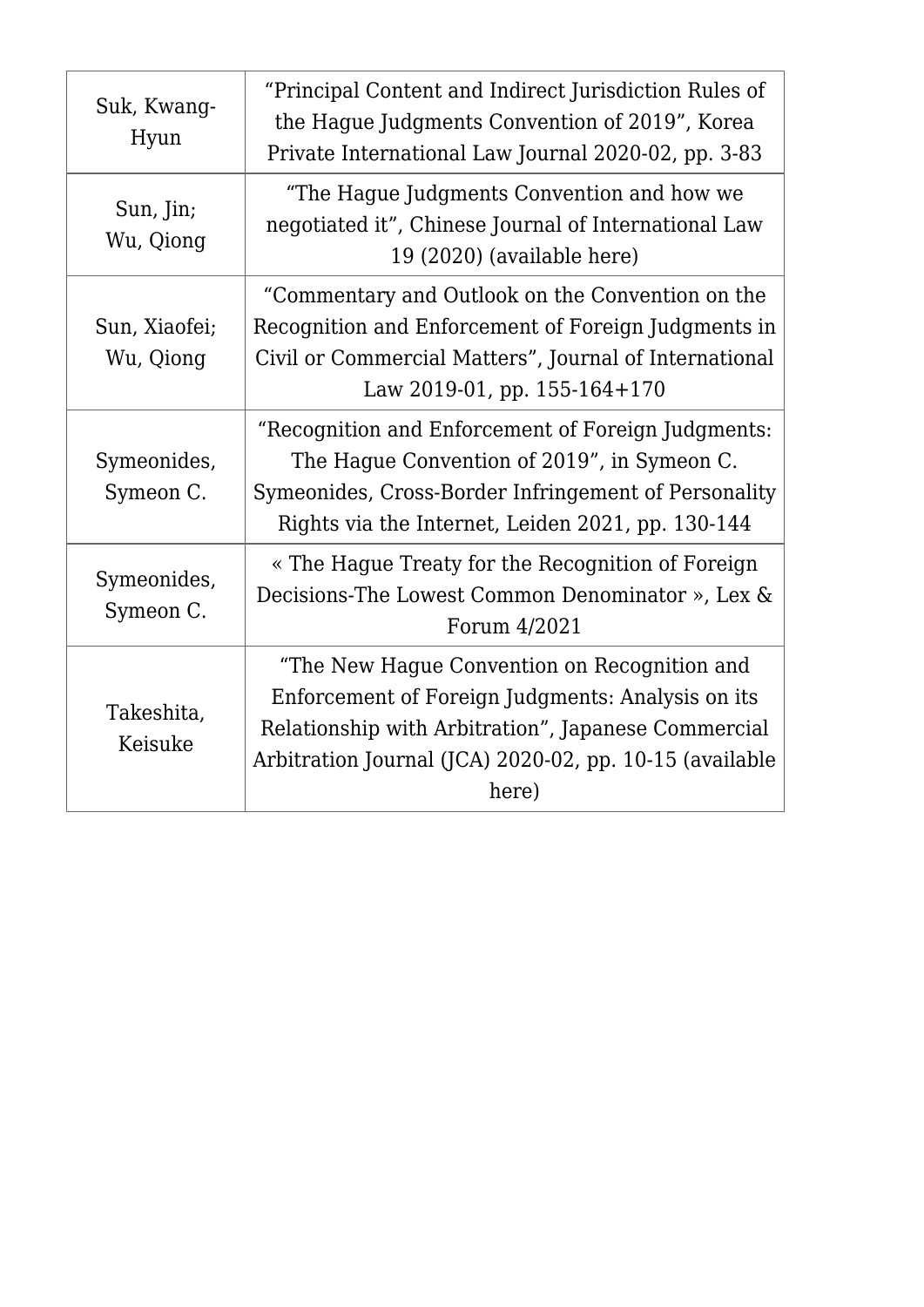| Takeshita,<br>Keisuke                                          | "The New Hague Convention on Recognition and<br>Enforcement of Foreign Judgments", Japanese<br>Commercial Arbitration Journal<br>Part 1: JCA 2020-04, pp. 40-45 (available here)<br>Part 2: JCA 2020-05, pp. 40-45 (available here)<br>Part 3: JCA 2020-06, pp. 42-49 (available here)<br>Part 4: JCA 2020-10, pp. 40-46 (available here)<br>Part 5: JCA 2020-11, pp. 35-41 (available here)<br>Part 6: JCA 2020-12, pp. 43-48 (available here)<br>Part 7: JCA 2021-02, pp. 50-56 (available here)<br>Part 8: JCA 2021-04, pp. 45-51 (available here)<br>Part 9: JCA 2021-07, pp. 46-53<br>Part 10: JCA 2021-09, pp. 40-46 |
|----------------------------------------------------------------|----------------------------------------------------------------------------------------------------------------------------------------------------------------------------------------------------------------------------------------------------------------------------------------------------------------------------------------------------------------------------------------------------------------------------------------------------------------------------------------------------------------------------------------------------------------------------------------------------------------------------|
|                                                                | Part 11: JCA 2021-10, pp. 48-54<br>Part 12: JCA 2022-01, pp. 45-52<br>Part 13: JCA 2022-03, pp. 44-51                                                                                                                                                                                                                                                                                                                                                                                                                                                                                                                      |
| Taquela, María<br>Blanca Noodt;<br>Abou-Nigm,<br>Verónica Ruiz | "News From The Hague: The Draft Judgments<br>Convention and Its Relationship with Other<br>International Instruments", Yearbook of Private<br>International Law 19 (2017/2018), pp 449-474                                                                                                                                                                                                                                                                                                                                                                                                                                 |
| Teitz, Louise<br>Ellen                                         | "Another Hague Judgments Convention? - Bucking the<br>Past to Provide for the Future", Duke Journal of<br>Comparative & International Law 29 (2019),<br>pp 491-511                                                                                                                                                                                                                                                                                                                                                                                                                                                         |
| Tian, Hongjun                                                  | "The Present and Future of the Recognition and<br>Enforcement of Civil and Commercial Judgments in<br>Northeast Asia: From the Perspective of the 2019<br>Hague Judgments Convention", Chinese Yearbook of<br>Private International Law and Comparative Law<br>2019-01, pp. 300-317                                                                                                                                                                                                                                                                                                                                        |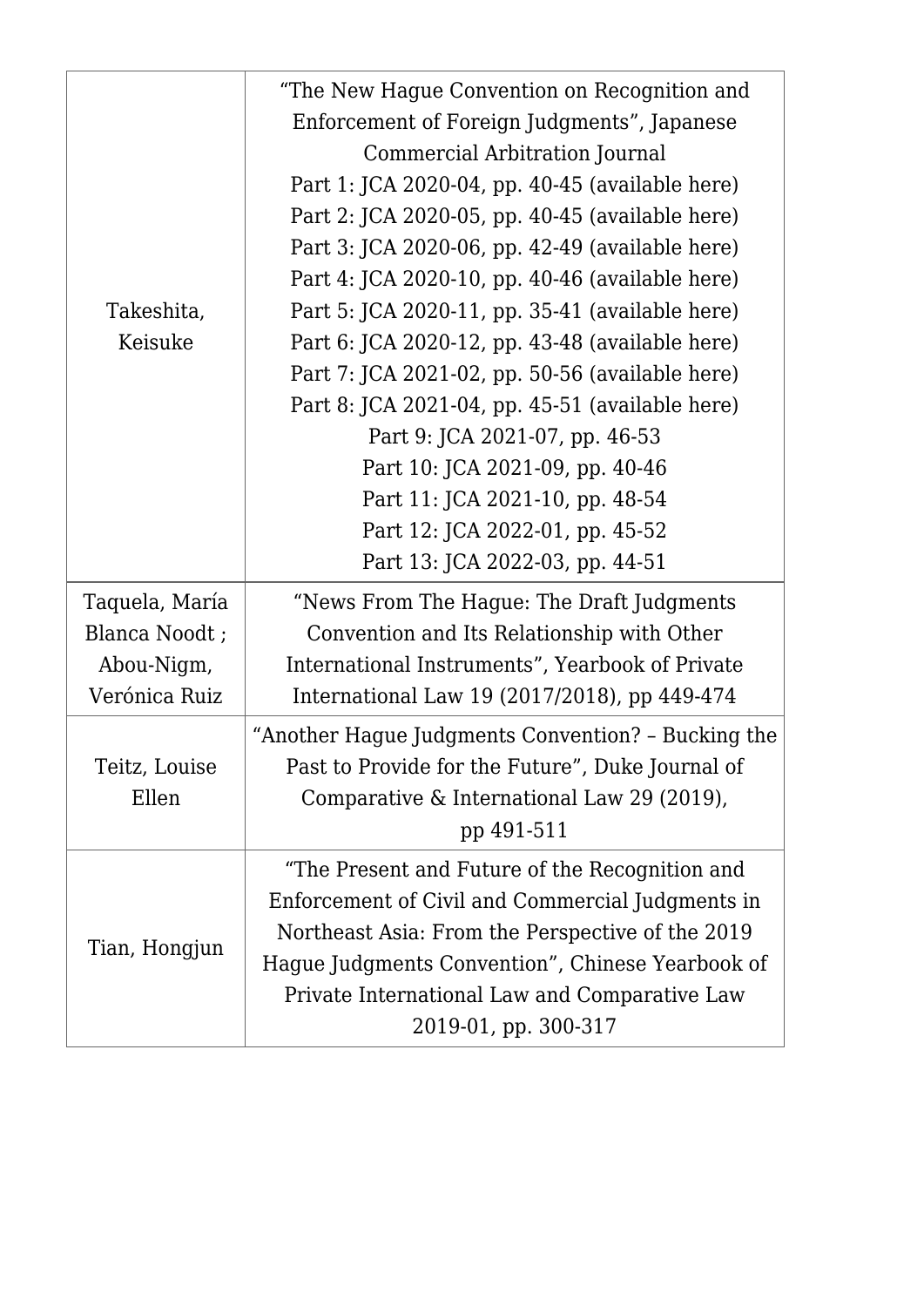| Tian, Xinyue;<br>Qian, Zhenqiu;<br>Wang, Shengzhe                                                       | "The Hague Convention on the Recognition and<br>Enforcement of Foreign Judgments (Draft) and<br>China's Countermeasure - A Summary on the Fourth<br>Judicial Forum of Great Powers", Chinese Yearbook of<br>Private International Law and Comparative Law<br>2018-01, pp. 377-388 |
|---------------------------------------------------------------------------------------------------------|-----------------------------------------------------------------------------------------------------------------------------------------------------------------------------------------------------------------------------------------------------------------------------------|
| Trooboff, Peter<br>$D$ .;<br>North, Cara;<br>Nishitani, Yuko;<br>Sastry, Shubha;<br>Chanda,<br>Riccarda | "The Promise and Prospects of the 2019 Hague<br>Convention: Introductory Remarks", Proceedings of<br>the ASIL Annual Meeting 114 (2020), pp. 345-357                                                                                                                              |
| Tsang, King<br>Fung;<br>Wong, Tsz Wai                                                                   | "Enforcement of Non-Monetary Judgments in Common<br>Law Jurisdictions: Is the Time Ripe?", Fordham<br>International Law Journal 45 (2021), pp. 379-428<br>(available here)                                                                                                        |
| van der Grinten,<br>Paulien;<br>ten Kate, Noura                                                         | "Editorial: The 2019 Hague Judgments Convention",<br>Nederlands Internationaal Privaatrecht (NIPR) 2020,<br>pp $1-3$                                                                                                                                                              |
| van Loon, Hans                                                                                          | "Towards a global Hague Convention on the<br>Recognition and Enforcement of Foreign Judgments in<br>Civil or Commercial Matters", Nederlands<br>Internationaal Privaatrecht (NIPR) 2020, pp 4-18                                                                                  |
| van Loon, Hans                                                                                          | "Towards a Global Hague Convention on the<br>Recognition and Enforcement of Judgments in Civil or<br>Commercial Matters", Collection of Papers of the<br>Faculty of Law, Niš 82 (2019), pp 15-35                                                                                  |
| van Loon, Hans                                                                                          | "Le Brexit et les conventions de La Haye", Revue<br>critique de droit international privé (Rev. Crit. DIP)<br>2019, pp. 353-365                                                                                                                                                   |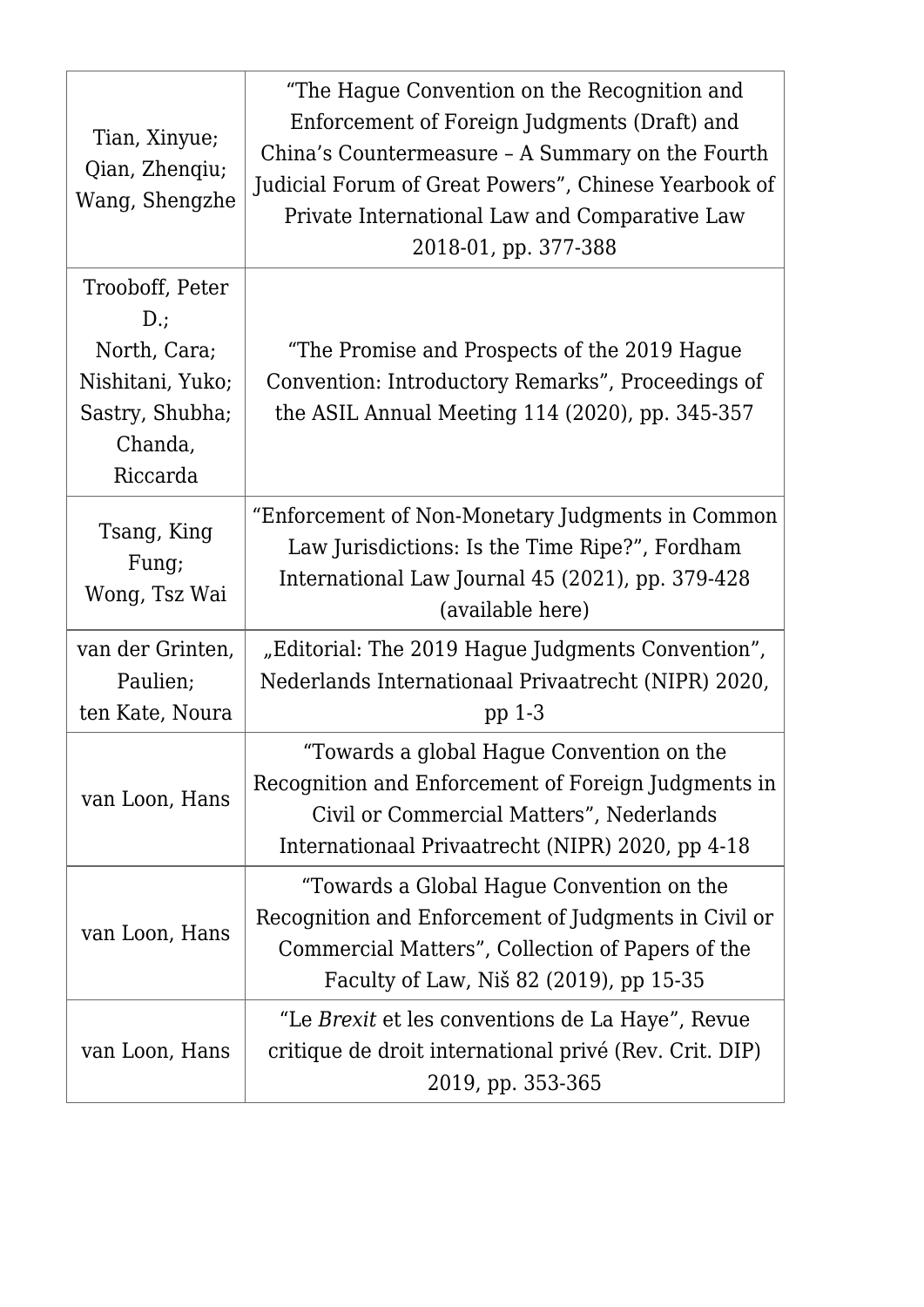| Viegas<br>Liquidato, Vera<br>Lúcia | "Reconhecimento E Homologação De Sentenças<br>Estrangeiras : O Projeto De Convenção Da<br>Conferência da Haia", Revista de Direito Brasileira<br>2019-09, pp. 242-256                                    |
|------------------------------------|----------------------------------------------------------------------------------------------------------------------------------------------------------------------------------------------------------|
| Wagner, Rolf                       | "Ein neuer Anlauf zu einem Haager Anerkennungs-<br>und Vollstreckungsübereinkommen", Praxis des<br>Internationalen Privat- und Verfahrensrechts (IPRax)<br>2016, pp 97-102                               |
| Wang, Quian                        | "On Intellectual Property Right Provisions in the Draft<br>Hague Convention on the Recognition and<br>Enforcement of Foreign Judgments", China Legal<br>Science 2018-01, pp. 118-142 (available here)    |
| Wang, Yahan                        | "No Review of the Merits in Recognizing and<br>Enforcing Foreign Judgments", China Journal of<br>Applied Jurisprudence 2020-04, pp. 78-95                                                                |
| Weidong, Zhu                       | "The Recognition and Enforcement of Commercial<br>Judgments Between China and South Africa:<br>Comparison and Convergence", China Legal Science<br>2019-06, pp 33-57 (available here)                    |
| Weller, Matthias                   | "The HCCH 2019 Judgments Convention: New Trends<br>in Trust Management?", in Christoph Benicke, Stefan<br>Huber (eds.), Festschrift für Herbert Kronke zum 70.<br>Geburtstag, Bielefeld 2020, pp 621-632 |
| Weller, Matthias                   | "The 2019 Hague Judgments Convention - The<br>Jurisdictional Filters of the HCCH 2019 Judgments<br>Convention", Yearbook of Private International Law<br>21 (2019/2020), pp 279-308                      |
| Weller, Matthias                   | "Das Haager Übereinkommen zur Anerkennung und<br>Vollstreckung ausländischer Urteile", in Thomas<br>Rauscher (ed.), Europäisches Zivilprozess- und<br>Kollisionsrecht, Munich, 5 <sup>th</sup> ed. 2022  |
|                                    |                                                                                                                                                                                                          |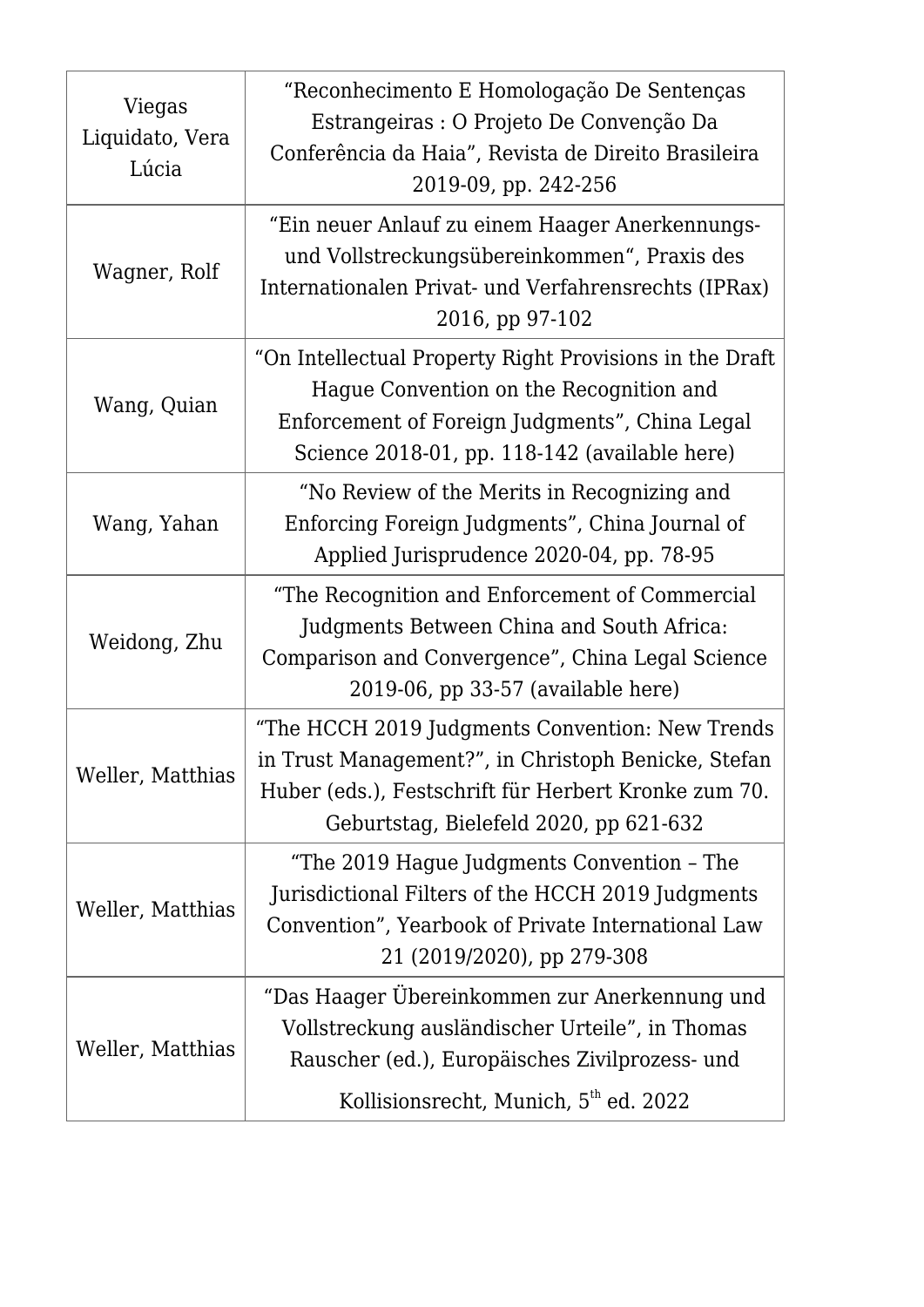| Weller, Matthias                         | "Die Kontrolle der internationalen Zuständigkeit im<br>Haager Anerkennungs- und<br>Vollstreckungsübereinkommen 2019", in Christoph<br>Althammer/Christoph Schärtl (eds.), Festschrift für<br>Herbert Roth, Tübingen 2021, pp. 835-855                                                                                                          |
|------------------------------------------|------------------------------------------------------------------------------------------------------------------------------------------------------------------------------------------------------------------------------------------------------------------------------------------------------------------------------------------------|
| Wilderspin,<br>Michael;<br>Vysoka, Lenka | "The 2019 Hague Judgments Convention through<br>European lenses", Nederlands Internationaal<br>Privaatrecht (NIPR) 2020, pp 34-49                                                                                                                                                                                                              |
| Wu, Qiong                                | "The Overview of the $22nd$ Diplomatic Session of the<br>Hague Conference on Private International Law",<br>Chinese Yearbook of International Law 2019, pp.<br>337-338                                                                                                                                                                         |
| Xie, Yili                                | "Research on the Intellectual Property Infringment<br>System of the Hague Judgments Convention", China-<br>Arab States Science and Technology Forum 2021-09,<br>pp. 190-194                                                                                                                                                                    |
| Xu, Guojian                              | "Comment on Key Issues Concerning Hague Judgment<br>Convention in 2019 ", Journal of Shanghai University<br>of Political Science and Law 35 (2020), pp 1-29                                                                                                                                                                                    |
| Xu, Guojian                              | "To Establish an International Legal System for Global<br>Circulation of Court Judgments", Wuhan University<br>International Law Review 2017-05, pp 100-130                                                                                                                                                                                    |
| Xu, Guojian                              | "Overview of the Mechanism of Recognition and<br>Enforcement of Judgements Established by HCCH<br>2019 Judgments Convention", China Journal of<br>Applied Jurisprudence No. 2020-02, pp 65-77                                                                                                                                                  |
| Xu, Guojian                              | "On the Scope and Limitation of the Global Circulation<br>of Court Judgments: An Analysis on the Application<br>Scope of the 2019 Hague Convention on the<br>Recognition and Enforcement of Foreign Judgments in<br>Civil or Commercial Matters", Chinese Yearbook of<br>Private International Law and Comparative Law<br>2019-01, pp. 269-299 |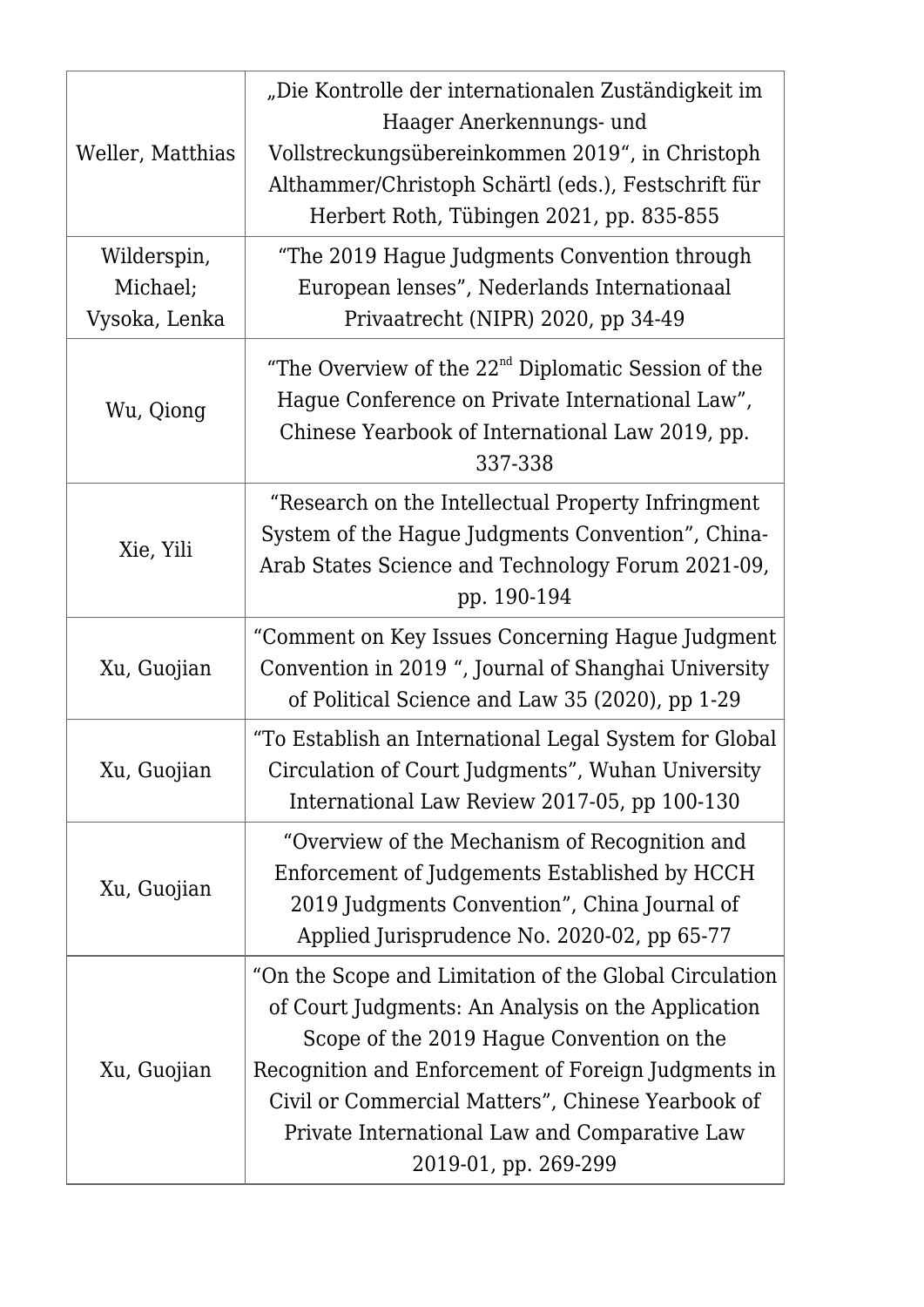| Yang, Yujie                         | "On the Rules of indirect Jurisdiction responding to<br>Litigation - Based on Article 5, Paragraph 1, Item 6 of<br>the Hague Convention on the Recognition and<br>Enforcement of Judgments in Civil and Commercial<br>Matters" (Master Thesis China Foreign Affairs<br>University Beijing 2021) |
|-------------------------------------|-------------------------------------------------------------------------------------------------------------------------------------------------------------------------------------------------------------------------------------------------------------------------------------------------|
| Yekini, Abubakri                    | "The Hague Judgments Convention and<br>Commonwealth Model Law - A Pragmatic<br>Perspective", Oxford 2021.                                                                                                                                                                                       |
| Yeo, Terence                        | "The Hague Judgments Convention - A View from<br>Singapore", Singapore Academy of Law Journal (e-<br>First) $3^{rd}$ August 2020 (available here)                                                                                                                                               |
| Yuzhakov, D.A.                      | "Legal Regulation of the Procedures for Enforcement<br>of Decisions of Foreign Courts in Economic Disputes",<br>Urgent Issues of the Entrepreneurship Law, Civil<br>Litigation and Arbitration (Perm State University)<br>No. 4 (2021), pp. 119-123 (available here)                            |
| Zasemkova,<br>Olesya<br>Fedorovna   | " 'Judicial Convention' as a New Stage in the<br>Recognition and Enforcement of Foreign Judgments",<br>Lex Russica 2019-10, pp. 84-103 (available here)                                                                                                                                         |
| Zasemkova,<br>Olesya<br>Fedorovna   | "Recognition and Enforcement of Foreign Judgments<br>in the Context of the Adoption of the « Judicial<br>Convention » 2019", in Zhuikov V.M., Shchukin A.I.<br>(eds.), Liber Amicorum Natalia Ivanovna Marysheva,<br>pp. 196-211                                                                |
| Zernikow,<br>Marcel                 | "Recognition and Enforcement of Foreign Decisions in<br>MERCOSUR Letters Rogatory (Carta Rogatória) and<br>National Civil Procedure" Yearbook of Private<br>International Law 22 (2020/2021), pp. 353-380                                                                                       |
| Zhang,<br>Chunliang;<br>Huang, Shan | "On the Common Courts Rules in Hague Judgments<br>Convention - China's way for the Judicial Assistance<br>under Belt and Road Initiative", Journal of Henan<br>University of Economics and Law 2020-05, pp.<br>103-113                                                                          |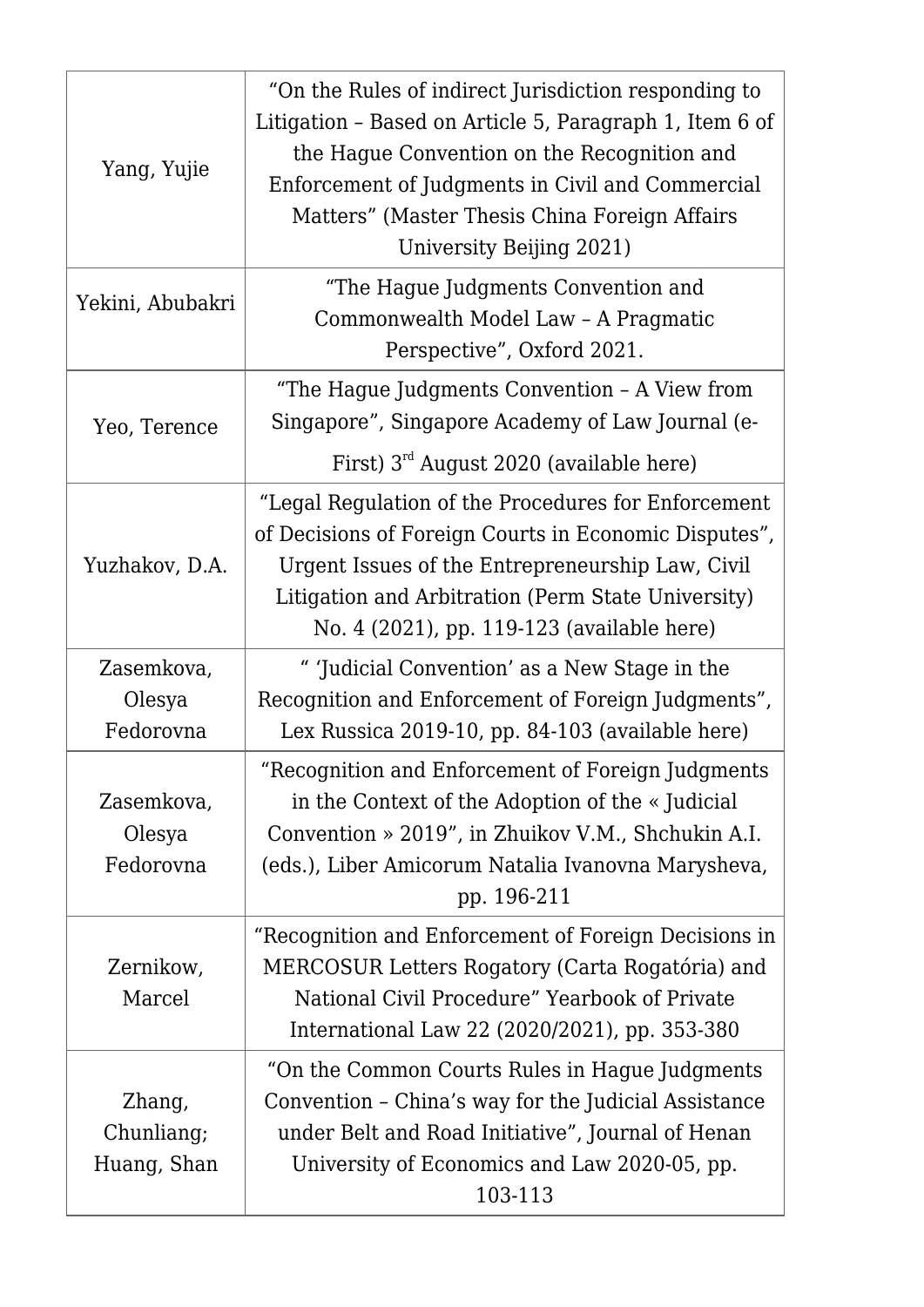| Zhang, Lizhen                        | "On the Defamation Problem in the Hague Judgments<br>Project: Ever In and Now out of the Scope", Wuhan<br>University International Law Review 2019-01,<br>pp. 41-58 (available here)                                                                                                                                                                                                                                                                                           |
|--------------------------------------|--------------------------------------------------------------------------------------------------------------------------------------------------------------------------------------------------------------------------------------------------------------------------------------------------------------------------------------------------------------------------------------------------------------------------------------------------------------------------------|
| Zhang, Wenliang                      | "The Finality Requirement of Recognition and<br>Enforcement of Foreign Judgments", Wuhan<br>University Law Review 2020-02, pp. 19-38                                                                                                                                                                                                                                                                                                                                           |
| Zhang,<br>Wenliang; Tu,<br>Guangjian | "The Hague Judgments Convention and Mainland<br>China-Hong Kong SAR Judgments Arrangement:<br>Comparison and Prospects for Implementation",<br>Chinese Journal of International Law 20 (2021), pp.<br>101-135                                                                                                                                                                                                                                                                  |
| Zhang,<br>Wenliang;<br>Tu, Guangjian | "The 1971 and 2019 Hague Judgments Conventions:<br>Compared and Whether China Would Change Its<br>Attitude Towards The Hague", Journal of International<br>Dispute Settlement (JIDS), 2020, 00, pp. 1-24                                                                                                                                                                                                                                                                       |
| Zhang, Zhengyi;<br>Zhang, Zhen       | "Development of the Recognition and Enforcement of<br>Foreign Judgments in Civil or Commercial Matters<br>and Its Implication to China", International and<br>Comparative Law Review 2020, pp. 112-131                                                                                                                                                                                                                                                                         |
| Zhao, Ning                           | "The HCCH 2019 Judgments Convention, adding<br>essential components for an effective international<br>legal framework on recognition and enforcement", in<br>UIHJ (ed.), David Walker (dir.), Cyberjustice, de<br>nouvelles opportunités pour l'huissier de justice /<br>Cyberjustice, New Opportunities for the Judicial<br>Officer - XXIVe Congrès de l'Union Internationale des<br>Huissiers de Justice<br>- Dubai - 22 au 25 Novembre 2021, Bruxelles 2021,<br>pp. 120-133 |
| Zhao, Ning                           | "Completing a long-awaited puzzle in the landscape of<br>cross-border recognition and enforcement of<br>judgments: An overview of the HCCH 2019 Judgments<br>Convention", Swiss Review of International and<br>European Law (SRIEL) 30 (2020), pp 345-368                                                                                                                                                                                                                      |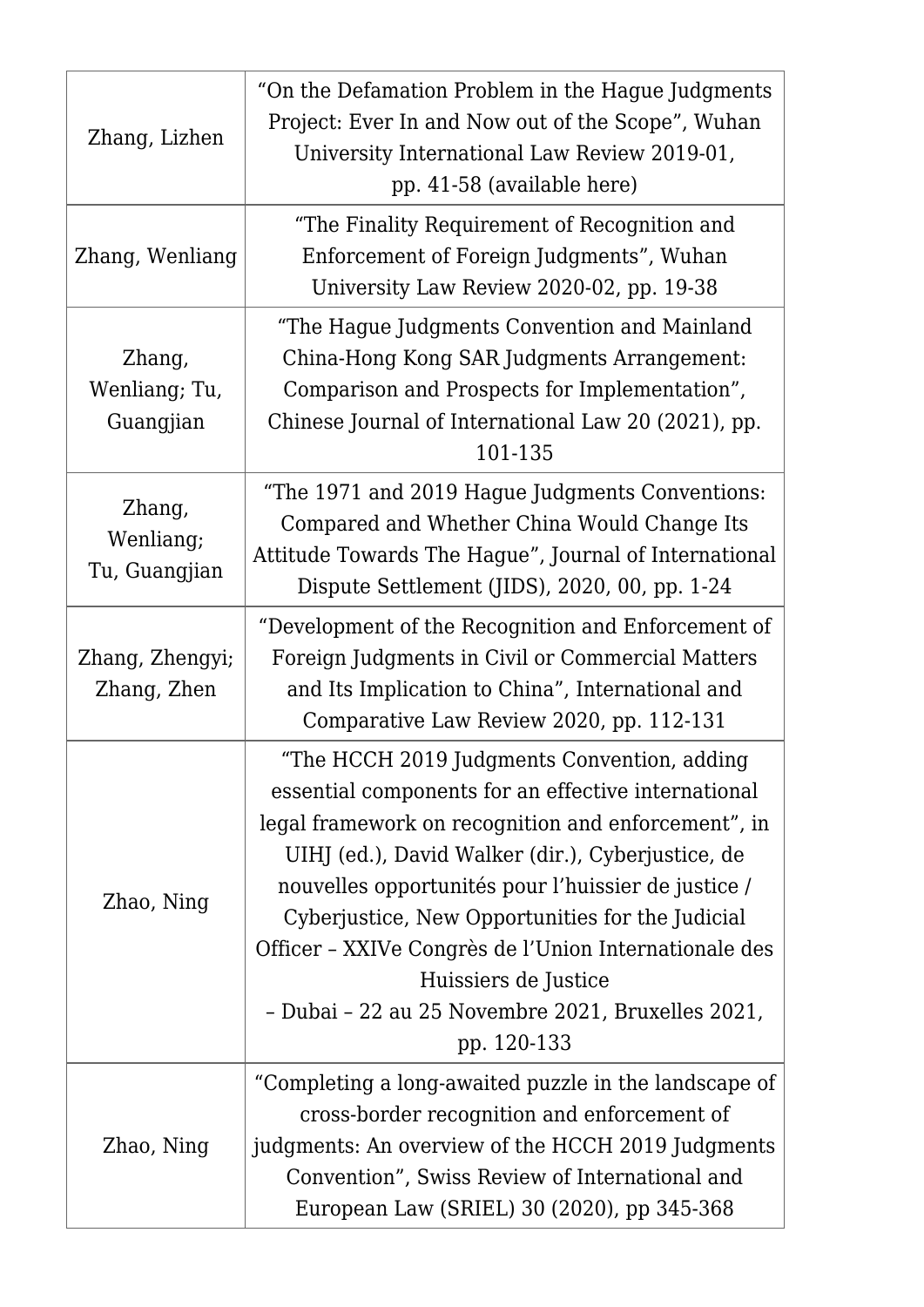| Zirat, Gennadii | "Convention on the Recognition and Enforcement of     |
|-----------------|-------------------------------------------------------|
|                 | Foreign Judgments in Civil or Commercial Matters: A   |
|                 | new Contribution of the Hague Conference on Private   |
|                 | International Law to the Unification of International |
|                 | Civil Procedure", Ukrainian Journal of International  |
|                 | Law 2020-03, pp. 105-112 (available here)             |

## III. Recordings of Events Related to the HCCH 2019 Judgments Convention

| ASADIP; HCCH                                | "Conferencia Internacional: Convención HCCH 2019<br>sobre Reconocimiento y Ejecución de Sentencias<br>Extranjeras", 3 December 2020 (full recording<br>available here and here)                                                                                              |
|---------------------------------------------|------------------------------------------------------------------------------------------------------------------------------------------------------------------------------------------------------------------------------------------------------------------------------|
| <b>ASIL</b>                                 | "The Promise and Prospects of the 2019 Hague<br>Convention", 25-26 June 2020 (full recording available<br>here and here)                                                                                                                                                     |
| Department of<br>Justice Hong<br>Kong; HCCH | "Inaugural Global Conference - 2019 HCCH<br>Judgments Convention: Global Enforcement of Civil<br>and Commercial Judgments", 9 September 2019<br>(recording available here)                                                                                                   |
| <b>HCCH</b>                                 | "HCCH a Bridged: Innovation in Transnational<br>Litigation - Edition 2021: Enabling Party Autonomy<br>with the HCCH 2005 Choice of Court Convention", 1<br>December 2021 (full recording available here)                                                                     |
| <b>HCCH</b>                                 | "22 <sup>nd</sup> Diplomatic Session of the HCCH: The Adoption<br>of the 2019 Judgments Convention", 2 July 2020 (short<br>documentary video available here)                                                                                                                 |
| JPRI; HCCH;<br>UNIDROIT;<br><b>UNCITRAL</b> | "2020 Judicial Policy Research Institute International<br>Conference - International Commercial Litigation:<br>Recent Developments and Future Challenges, Session<br>3: Recognition and Enforcement of Foreign<br>Judgments", 12 November 2020 (recording available<br>here) |